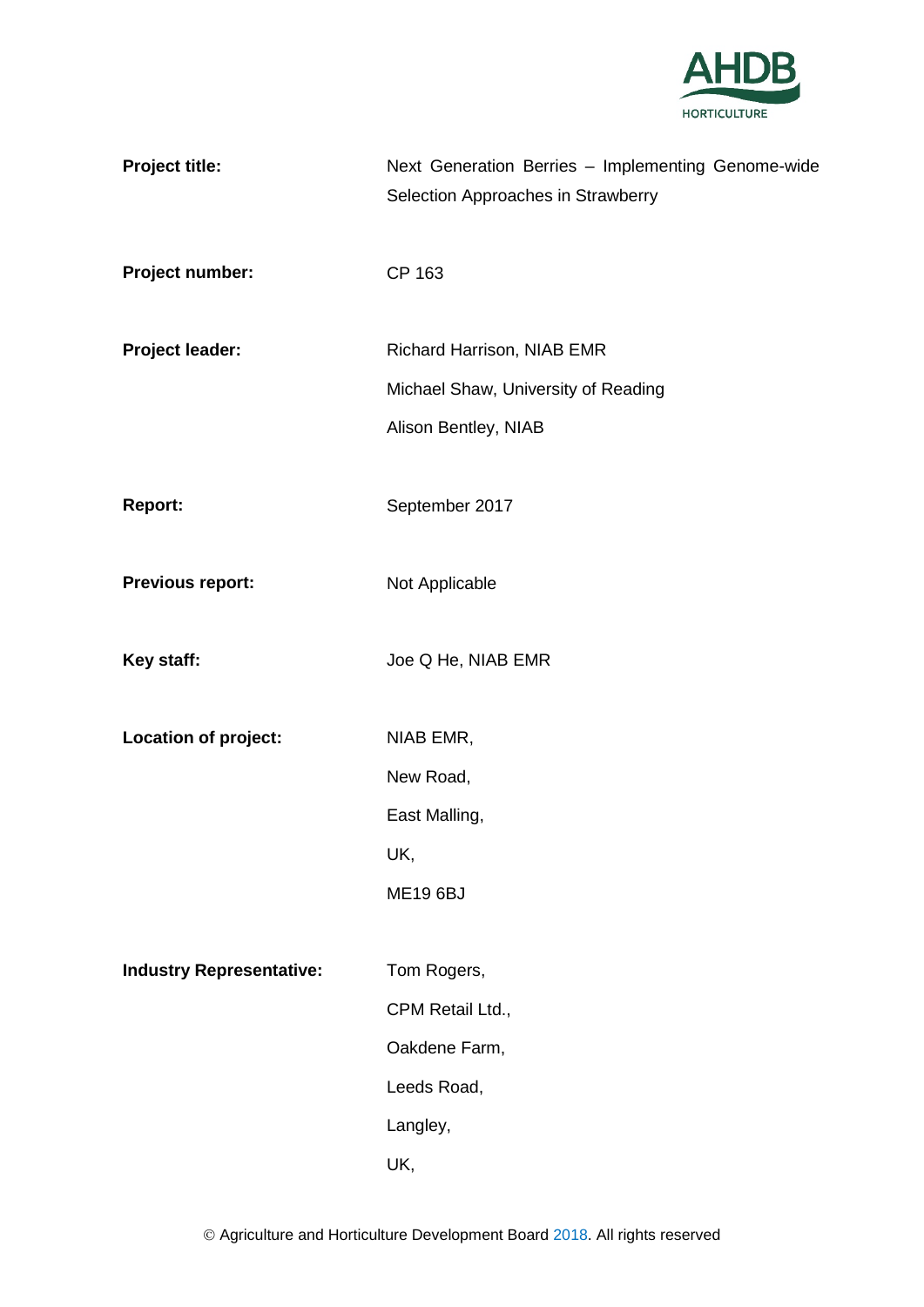### ME17 3LT

**Date project commenced:** 01/10/2016

**Date project completed**  Expected Early 2020

**(or expected completion date):**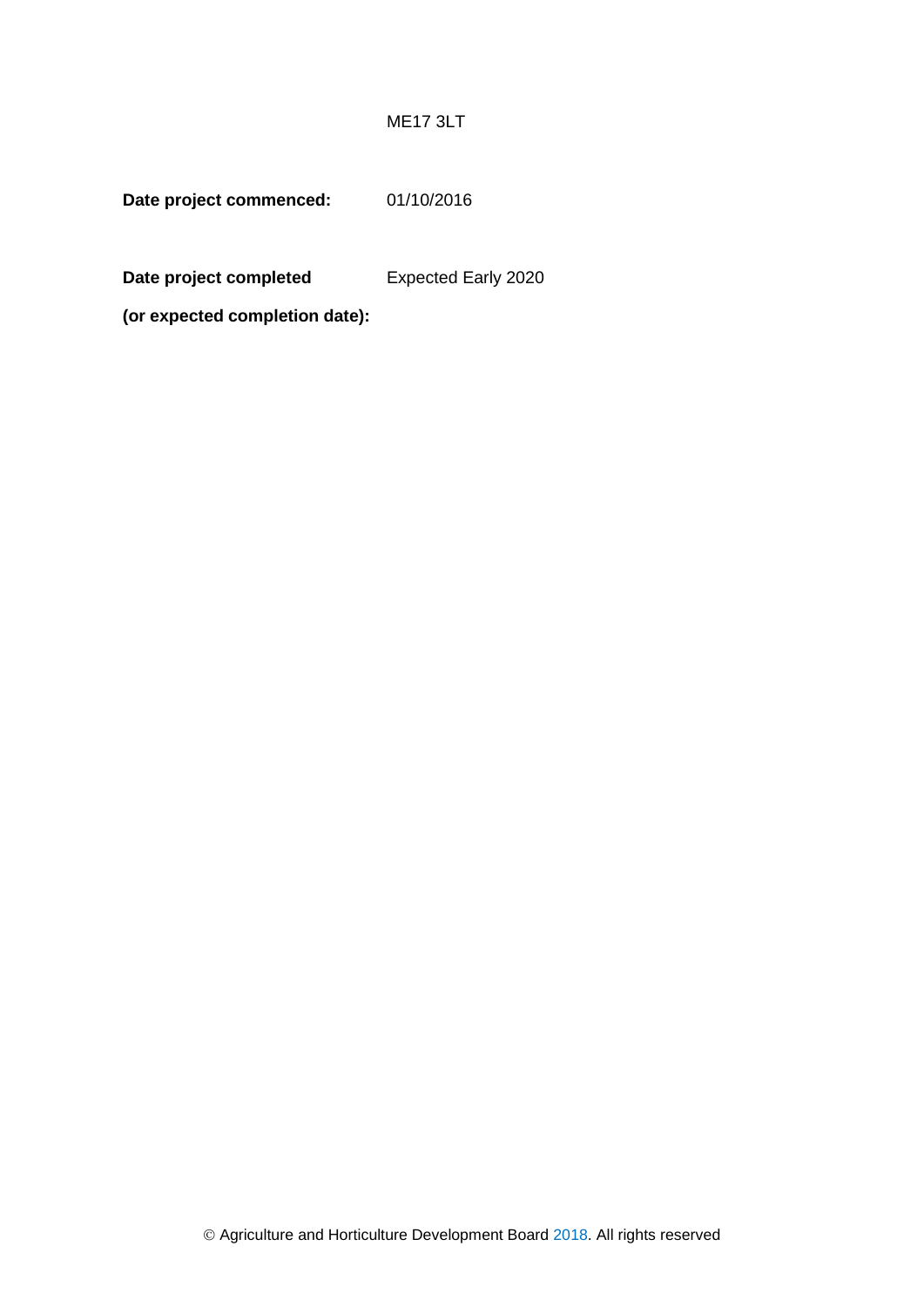# **DISCLAIMER**

*While the Agriculture and Horticulture Development Board seeks to ensure that the information contained within this document is accurate at the time of printing, no warranty is given in respect thereof and, to the maximum extent permitted by law the Agriculture and Horticulture Development Board accepts no liability for loss, damage or injury howsoever caused (including that caused by negligence) or suffered directly or indirectly in relation to information and opinions contained in or omitted from this document.* 

*© Agriculture and Horticulture Development Board 2017. No part of this publication may be reproduced in any material form (including by photocopy or storage in any medium by electronic mean) or any copy or adaptation stored, published or distributed (by physical, electronic or other means) without prior permission in writing of the Agriculture and Horticulture Development Board, other than by reproduction in an unmodified form for the sole purpose of use as an information resource when the Agriculture and Horticulture Development Board or AHDB Horticulture is clearly acknowledged as the source, or in accordance with the provisions of the Copyright, Designs and Patents Act 1988. All rights reserved.*

*All other trademarks, logos and brand names contained in this publication are the trademarks of their respective holders. No rights are granted without the prior written permission of the relevant owners.* 

*The results and conclusions in this report are based on an investigation conducted over a one-year period. The conditions under which the experiments were carried out and the results*  have been reported in detail and with accuracy. However, because of the biological nature of *the work it must be borne in mind that different circumstances and conditions could produce different results. Therefore, care must be taken with interpretation of the results, especially if they are used as the basis for commercial product recommendations.*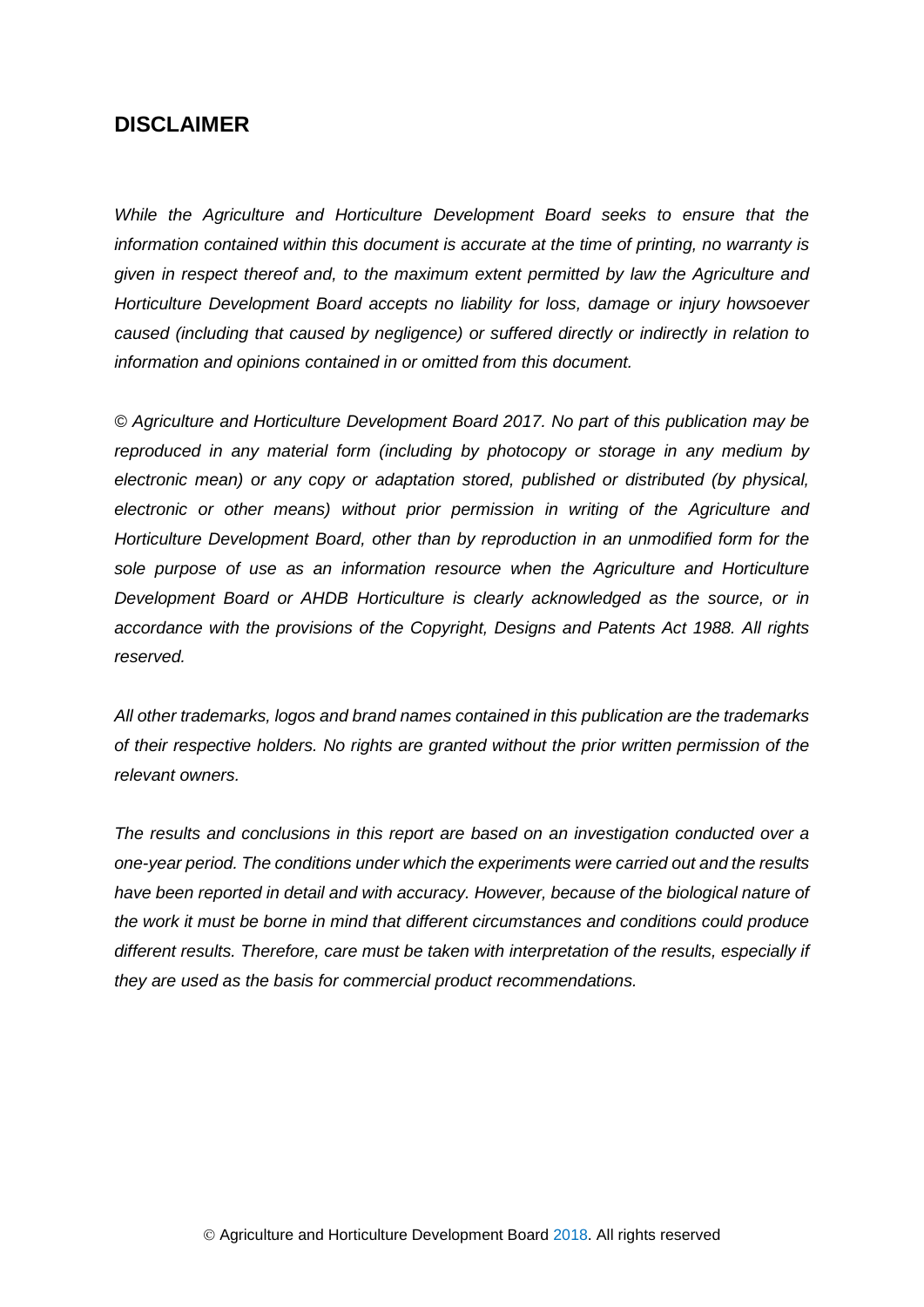# A**U**THENTICATION

We declare that this work was done under our supervision according to the procedures described herein and that the report represents a true and accurate record of the results obtained.

| Joe Q He                     |  |
|------------------------------|--|
| <b>PhD Student</b>           |  |
| NIAB EMR                     |  |
|                              |  |
| [Name]                       |  |
| [Position]                   |  |
| [Organisation]               |  |
|                              |  |
|                              |  |
|                              |  |
| <b>Report authorised by:</b> |  |
| [Name]                       |  |
| [Position]                   |  |
| [Organisation]               |  |
|                              |  |
|                              |  |
| [Name]                       |  |
| [Position]                   |  |
| [Organisation]               |  |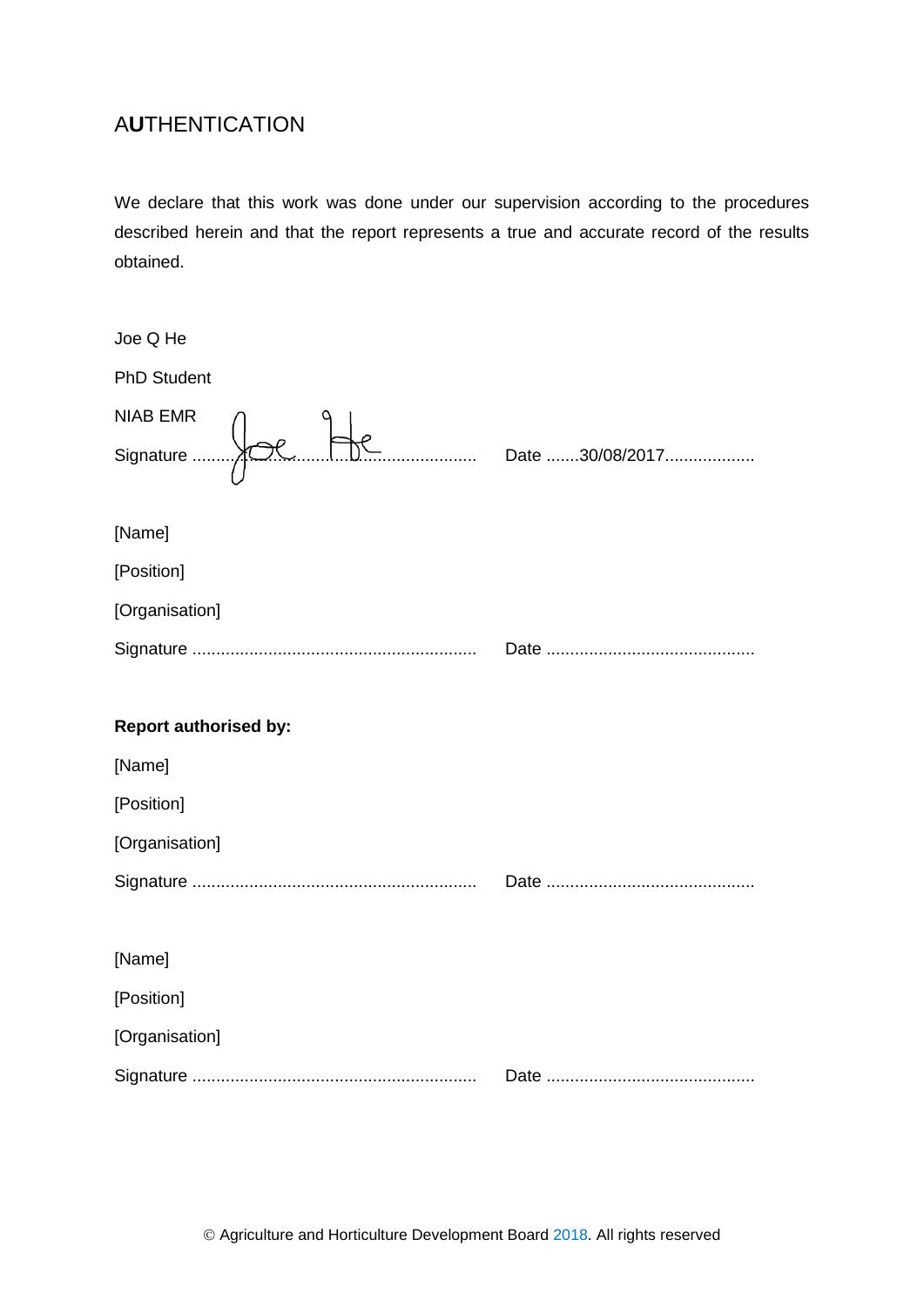# **CONTENTS**

| 1. |  |
|----|--|
| 2. |  |
| 3. |  |
| 4. |  |
|    |  |
|    |  |
|    |  |
|    |  |
|    |  |
|    |  |
|    |  |
|    |  |
|    |  |
|    |  |
|    |  |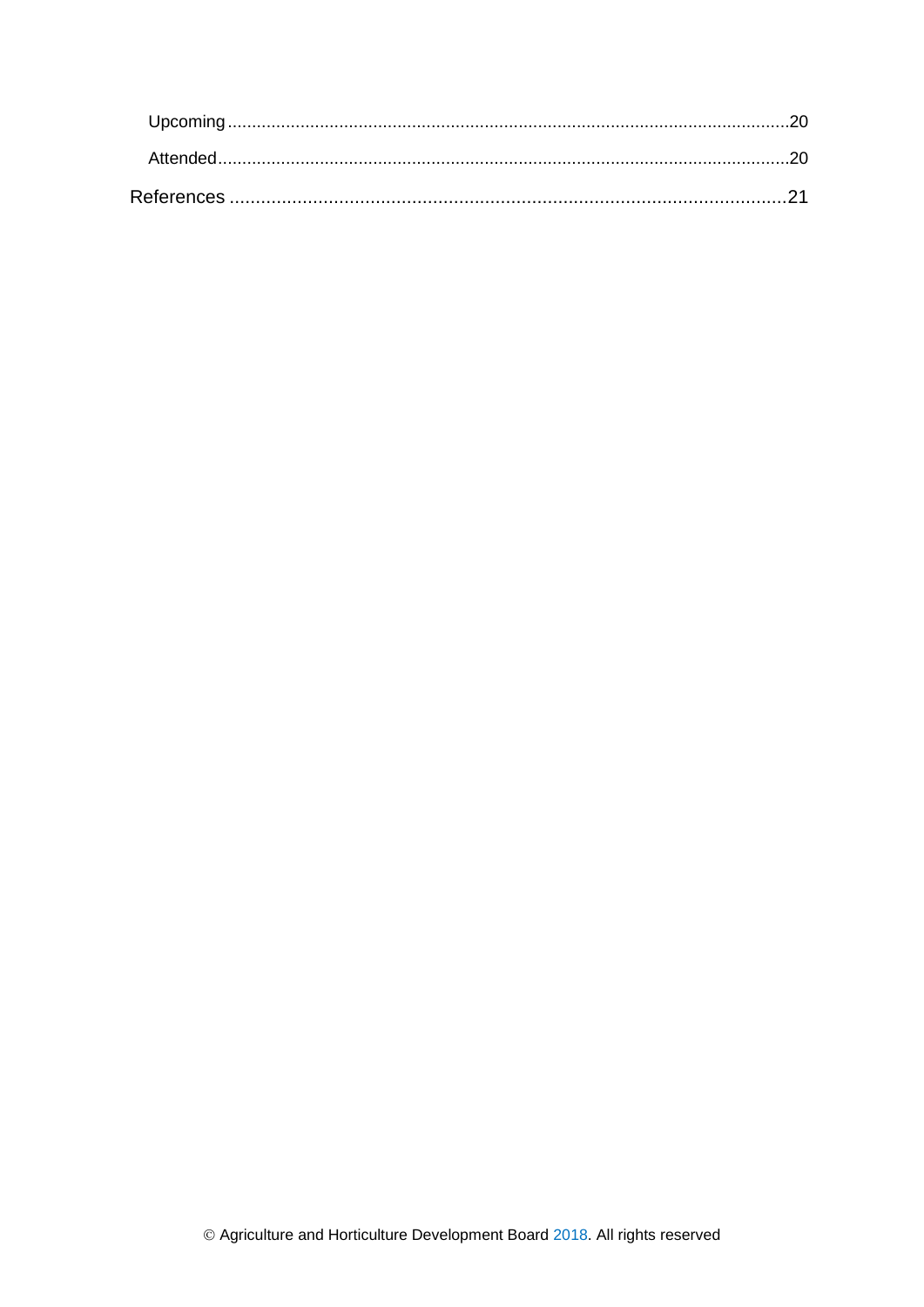### <span id="page-6-0"></span>**GROWER SUMMARY**

### <span id="page-6-1"></span>**Headline**

Phenotyping of seven external strawberry fruit quality traits can be identified quantitatively with greater precision using a novel 3D image capture and analysis platform and this will facilitate the use of more powerful statistical models to aid breeders in selecting for these seven traits.

### <span id="page-6-2"></span>**Background and expected deliverables**

Strawberry breeders aim to generate novel genotypes that express traits suitable for the industry in their target region. Over the past 200 years, significant progress has been made in traits such as flavour, berry size, yield, and cropping season duration. Current goals in strawberry breeding include improvements in maintenance of post-harvest fruit quality, yield, texture and flavour.

In traditional breeding, crossing programmes have been based on identification of desirable traits in parental germplasm material. Offspring are assessed throughout the growing and harvest season and scored against a weighted index of favourable traits. The highest scoring individuals are selected to progress onto further trials. Larger scale trials are conducted to gather additional information, such as yield and picking speed, and to confirm the presence of the favourable traits. Additionally, the selected genotypes are assessed for suitability across a range of environmental conditions, with particular focus on the target region. Overall, the time taken from making crosses to release of a novel cultivar may be between 7 and 20 years.

Strawberry breeding programmes take place all over the world. They are funded by a mixture of private sources, governmental grants and returns on royalties from released cultivars. A typical breeding programme will employ fewer than five full time equivalent workers, cross tens to hundreds of parents and select from thousands to tens of thousands of offspring per year.

Genetic markers are detectable features within the genome of a plant that may differ between individuals of the same species. Markers that are physically close to genes controlling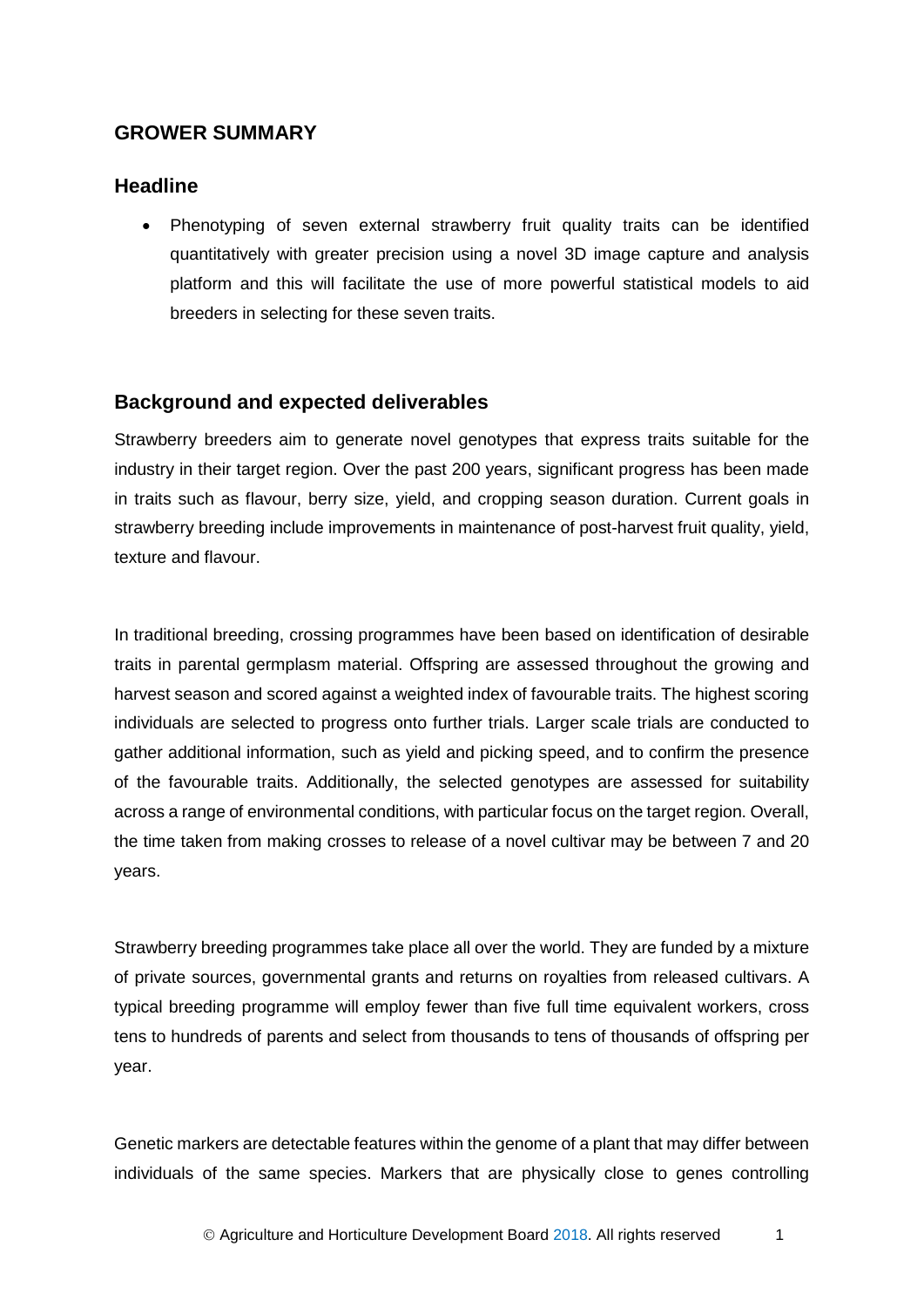economically important traits tend to be co-inherited with the gene when the plant produces offspring, making some markers reliable proxies for these genes. Over the past 20 years, the number of known markers has dramatically increased and the cost of identifying them has greatly decreased. It is now possible to incorporate genomic information in the breeding process to aid breeders in selection of the optimal individuals.

Genomic selection (GS) is an advanced breeding technique which integrates genomic and trait data to make predictions on the breeding values of individuals. GS requires a "training population" which is genotyped for as many markers as possible and assessed for all relevant traits. A statistical model is generated which quantifies the effect of every marker on every trait. Subsequently, individuals from the "breeding population" are genotyped. Solely on the basis of the statistical model and genotypes, predictions can be made about the performance of each individual within the "breeding population", and thus selections can be made.

GS offers a range of benefits relative to conventional breeding approaches. Firstly, it allows for greater selection accuracy as the confounding environmental effects on a trait can be eliminated. Secondly, it allows for strong selection on traits that are expensive or difficult to assess or selection on traits that are apparent only under rare environmental conditions. Thirdly, as multiple traits can be assessed, GS potentially allows selection at the juvenile stage, reducing the duration of the breeding cycle. Moreover, GS is particularly suitable for identification of traits that are controlled by many genes (polygenic traits) as its simultaneous regression of all markers on all traits reduces the likelihood of over/underestimation of effect size. As many economically important traits are expected to be polygenic, GS would allow further improvement in selection accuracy.

The ultimate aim of this project is improvement in commercial deployment of genomic selection (GS) in plant breeding. GS is likely to improve the accuracy of selection, increase genetic gain per unit time and also reduce the duration of the breeding cycle. Strawberry (*Fragaria x ananassa*) is used as a model organism as a popular, economically important and amenable species.

#### <span id="page-7-0"></span>**Summary of the project and main conclusions**

Deployment of GS in strawberry breeding populations is likely to deliver increased genetic gain per unit time and reduced duration of the breeding cycle. Three major areas were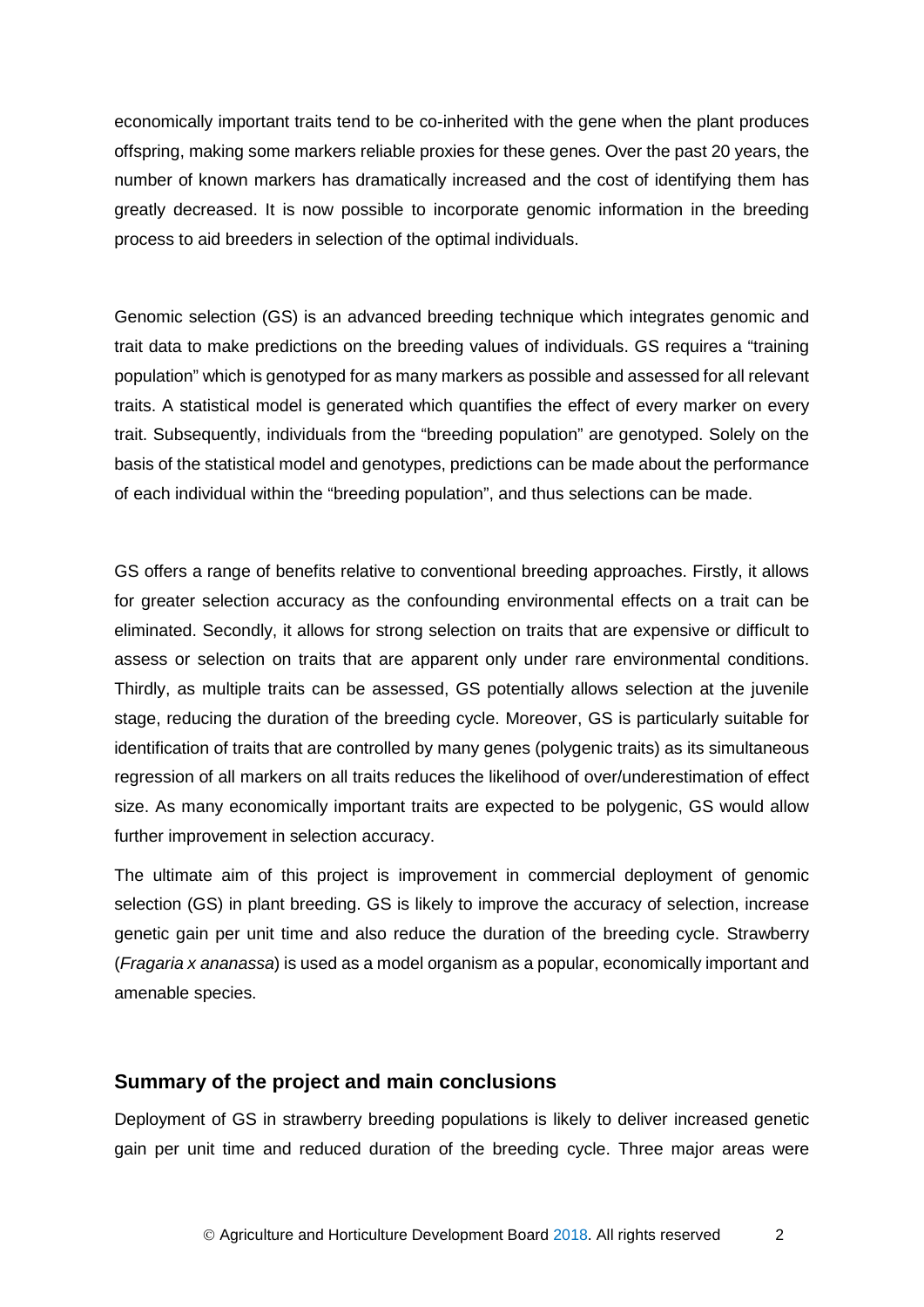identified for improvement in current GS approaches to optimise the process for octoploid strawberry:

1. **High throughput quantitative phenotyping** - The most powerful models for GS require quantitative inputs to generate quantitative predictions of breeding value. Currently, there are a range of highly precise and quantitative techniques such as mass spectrometry, liquid chromatography and diode arrays. However, these techniques are costly to implement, have low throughput and importantly, cannot assess many of the traits of interest, such as berry morphology and colour.

Currently utilised approaches for assessing these traits mostly rely on the human eye, which potentially results in bias and typically generate less useful ordinal data. An imaging platform was developed using a camera and computational algorithms to capture data in 3D and quantify seven external fruit quality traits. Analysis of 100 fruit shows good concordance with manually measured traits and greater precision. Moreover, the novel method required approximately five-fold less labour and required less than £1,000 to set up.

2. **Cost effective scalable genotyping** - For GS to be commercially viable, the economic benefit of deploying it must outweigh the costs associated with its implementation. Once the initial statistical model is generated, GS requires little phenotyping to be conducted, whereas traditional assessment requires phenotyping of all individuals. In contrast, GS requires that every plant in the "breeding population" is genotyped. As GS is expected to offer a range of benefits, if genotyping costs are made comparable to phenotyping costs, then GS would likely be viable for commercial deployment. The current estimate of phenotyping is approximately £5 per individual, whereas the gold standard Affymetrix IStraw90 Axiom SNP array costs approximately £50 per sample.

Genotyping-in-thousands (GT-seq) multiplexes hundreds to thousands of samples (commonly found within breeding populations) within a single Illumina sequencing run, with primers targeting several hundred specific loci to achieve cost reduction. Estimates suggest that this approach may reduce costs to less than £10 per sample, whilst maintaining sufficient power to detect most QTLs that the SNP array is predicted to identify. Moreover, GT-seq is scalable, allowing the incorporation of new,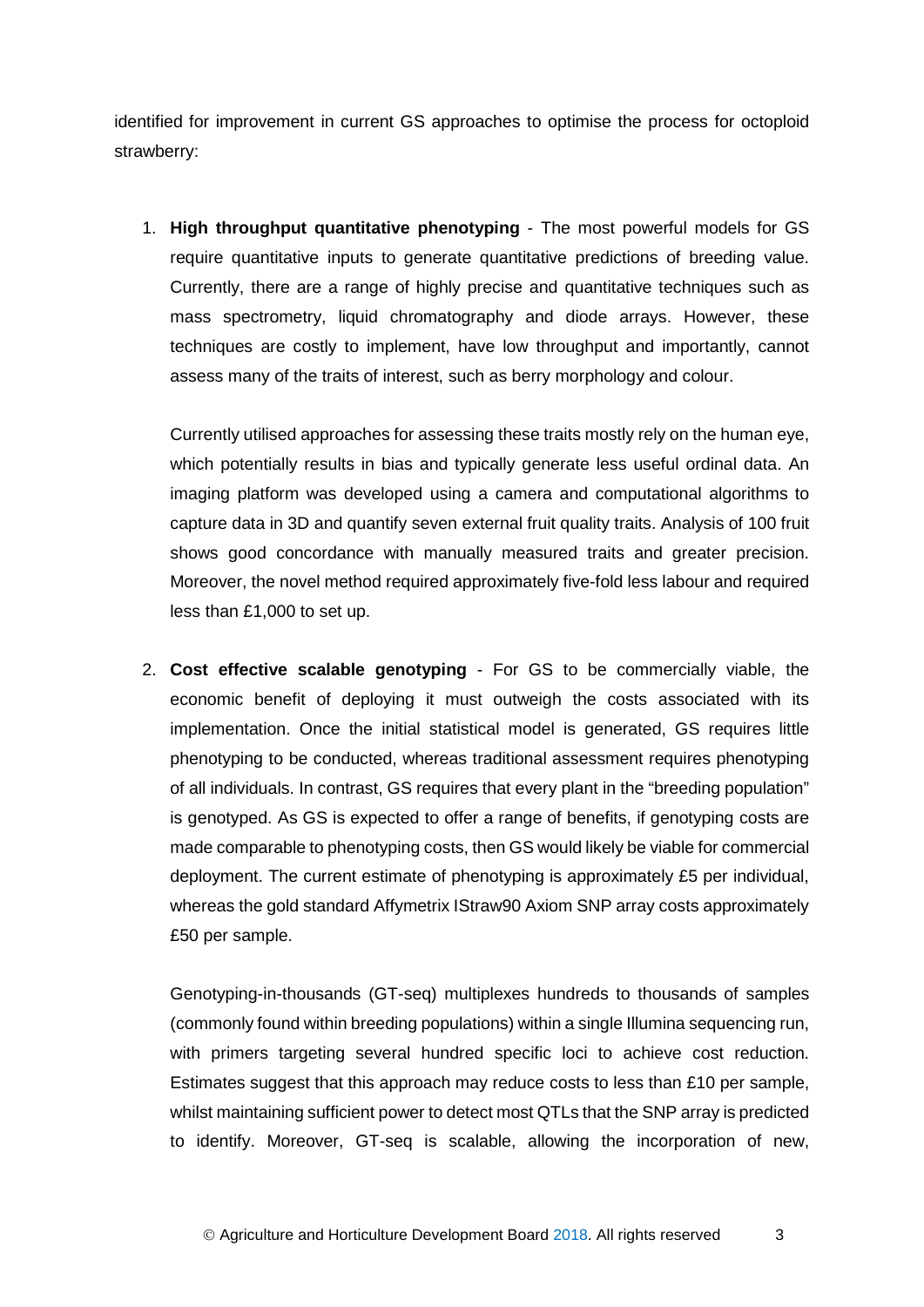informative markers as they are discovered, or adjustments to the power of the selection procedure as resources allow.

3. **Statistical techniques for octoploid strawberry** - Currently, there remains no consensus for the optimal GS models to utilise. Different reports suggest different models generate optimal results for different species, or under specific theoretical conditions. As an allo-octoploid that suffers from inbreeding depression, strawberry is unlike any of the other species for which GS has been experimentally deployed.

Phenotypic and genotypic data was generated over the past four years as part of this project and the project of a previous PhD student relating to a bi-parental "Redgauntlet" x "Hapil" mapping population. A range of GS models will be implemented on the data to identify the optimal model.

To date, significant progress has been made on high-throughput quantitative phenotyping and cost-effective scalable genotyping.

# <span id="page-9-0"></span>**Financial benefits**

Phenotyping of seven external strawberry fruit quality traits can be sped up five-fold, reducing labour costs, using a novel automated 3D image capture and analysis platform. The system is currently optimised for strawberry breeding, but may be adapted for quality control in production pipelines.

Ultimately, successful deployment of GS is likely to benefit breeders as greater genetic gain per unit time is achieved with reduced effort.

# <span id="page-9-1"></span>**Action points for growers**

• There are currently no action points for growers arising from this research.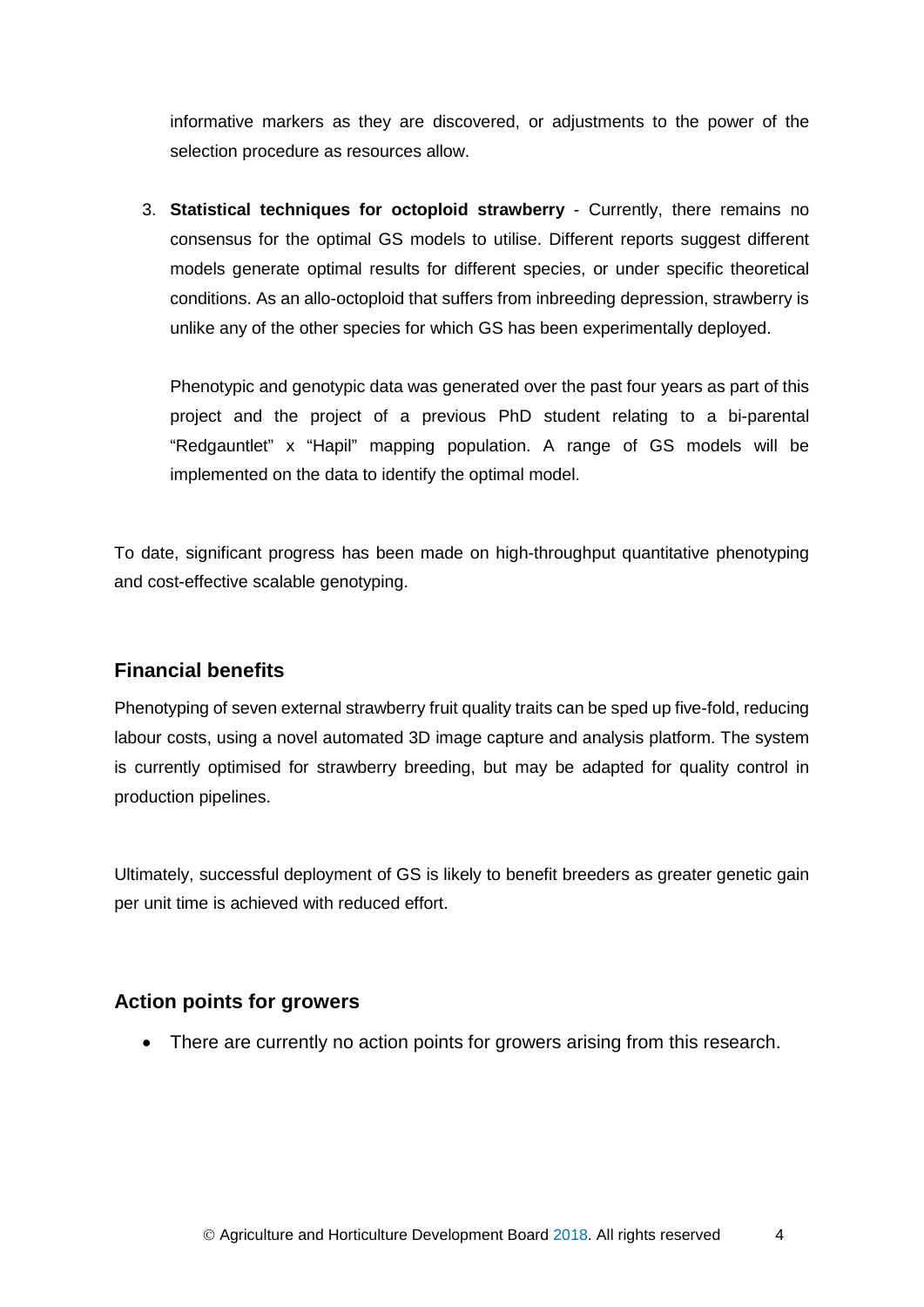# <span id="page-10-0"></span>**SCIENCE SECTION**

### <span id="page-10-1"></span>**Introduction**

#### <span id="page-10-2"></span>**Genetics and Breeding**

*Fragaria ananassa* (strawberry) is an allo-octoploid (Ichijima 1926) formed from a chance hybridisation event between *F. virginiana* and *F. chiloensis* in Brittany, France. It was first identified and characterised by French botanist Antioine Nicolas Duchesne in 1766 (Darrow 1966). Strawberry has a basic chromosome number of 7 and an estimated genome size of 698 – 720 Mbp (Hirakawa et al. 2014).

Despite advances, the contribution of genetic material to *F. ananassa* remains unclear due to difficulties distinguishing between homeologous chromosomes. It is generally accepted that *F. vesca* contributed at least one subgenome (DiMeglio et al. 2014; Illa et al. 2011) with suggestions of another two subgenomes being related to *F. iinumae* (Tennessen et al. 2014). The remaining subgenome has no clear pattern of phylogeny (Sargent et al. 2015), making a working genomic structure of AABBCCDD the most appropriate assumption, utilized in this study.

The goal of strawberry breeding is to generate novel genotypes with attributes suited for the industry of its target region (Mathey et al. 2013). Generation of novel genotypes relies on crossing germplasm material exhibiting agronomically valuable traits, such as high yield or disease resistance. As the genotype of the plant cannot be directly observed, traditional breeding selects based on a weighted index of phonotypes. These offspring are then trialled over several years, usually under different environmental conditions to confirm these traits before release. Usually, a new cultivar takes 7 years to develop from breeding to commercial release, but may take up to 20 years (Chandler et al. 2012).

Strawberry breeding programmes are present across the world, which share broadly similar aims of improving fruit quality, pathogen resistance and productivity (Karina Gallardo et al. 2012). Funding comes from a mixture of sources including governmental, private and royalties on intellectual property. A programme typically has less than 5 full time equivalent workers, performs tens or low hundreds of crosses and screens tens of thousands of plants per year (Knight et al. 2005).

Over the past 200 years of breeding, a range of traits have been improved upon in strawberry, including fruit size, marketable yield, pathogen resistance and production season length (Chandler et al. 2012). However, this may have come at a cost to genetic diversity in the germplasm material, perhaps reducing potential improvements in these traits in the future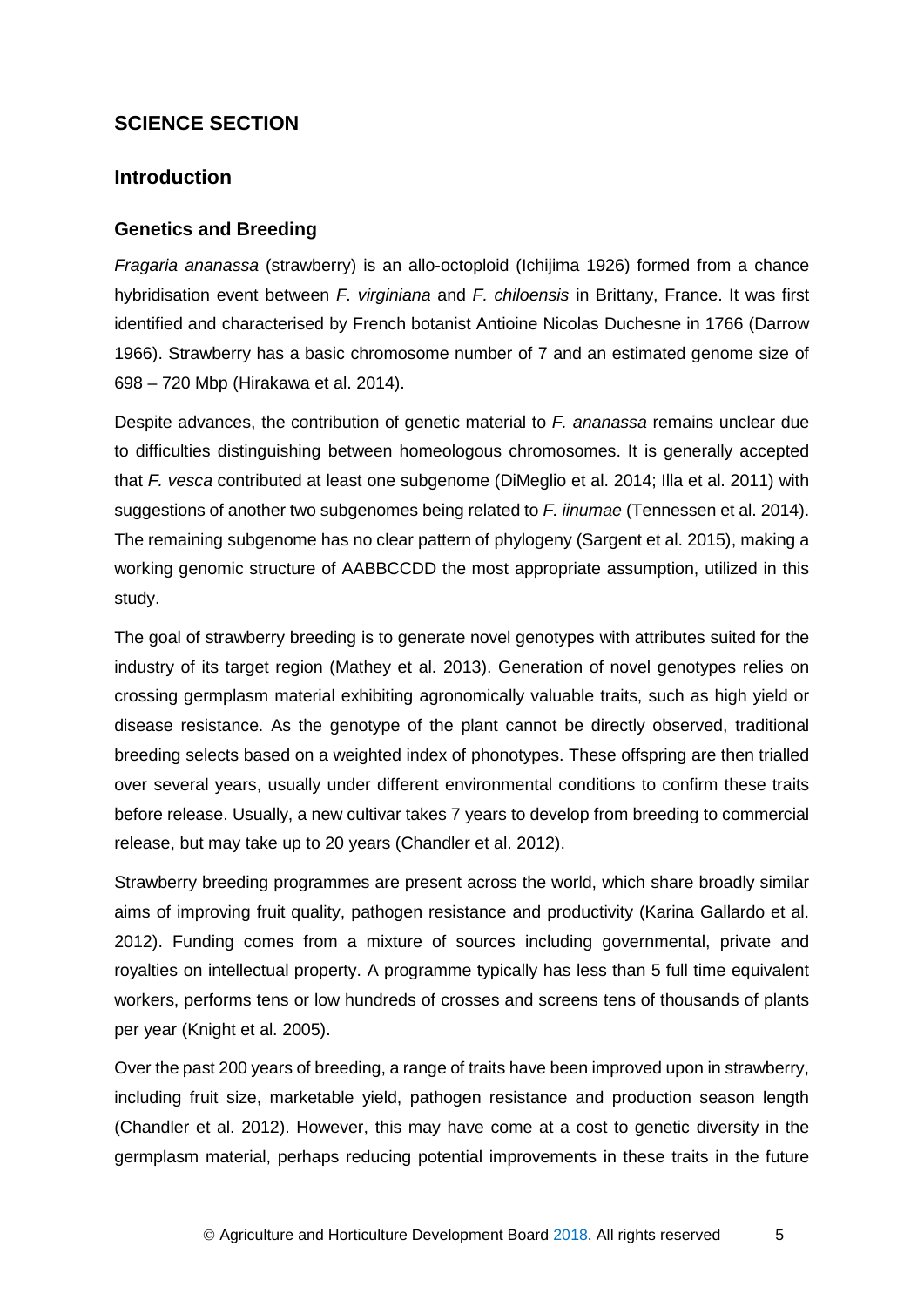(Gil-Ariza et al. 2009). Whilst it has been possible to transform strawberries for many years (Nehra et al. 1990), there are no known plans to mass release genetically engineered strawberries for human consumption due to public perceptions against genetically modified foods (Schaart et al. 2011).

#### <span id="page-11-0"></span>**Genomic Selection**

Genomic selection (GS) is an advanced breeding technique that integrates genotypic and phenotypic information to make performance predictions on a panel of agronomically important traits. Deployment requires a training population, which is densely genotyped and phenotyped for the agronomically relevant traits. A statistical model is developed, which associates the genotype and phenotype. Solely on the basis of the genotype and statistical model, breeding values for breeding material is estimated and selections are made (Heffner, Sorrells, and Jannink 2009; Meuwissen, Hayes, and Goddard 2001).



**Figure 1.** Schematic of GS. (Heffner et al. 2009)

Deployment of GS offers a range of potential benefits. Firstly, genotypic information allows for strong selection on traits that are difficult or expensive to phenotype, or whose expression depends on specific environmental conditions (Xu and Crouch 2008). Secondly, it potentially allows reduction of the duration of breeding cycle as selections can be made at the juvenile stage (Meuwissen et al. 2001). Thirdly, it allows for reduction of testing effort by reducing or eliminating some field experiments (Gezan et al. 2017). Strength of selection in strawberry is limited by the natural genetic variation present within the population. GS would also allow estimation of variability within the germplasm material to potentially control the reduction of genetic diversity to ensure future breeding remains effective (Daetwyler et al. 2007). The overall aim of this PhD project is to experimentally deploy GS in a commercial octoploid strawberry breeding population.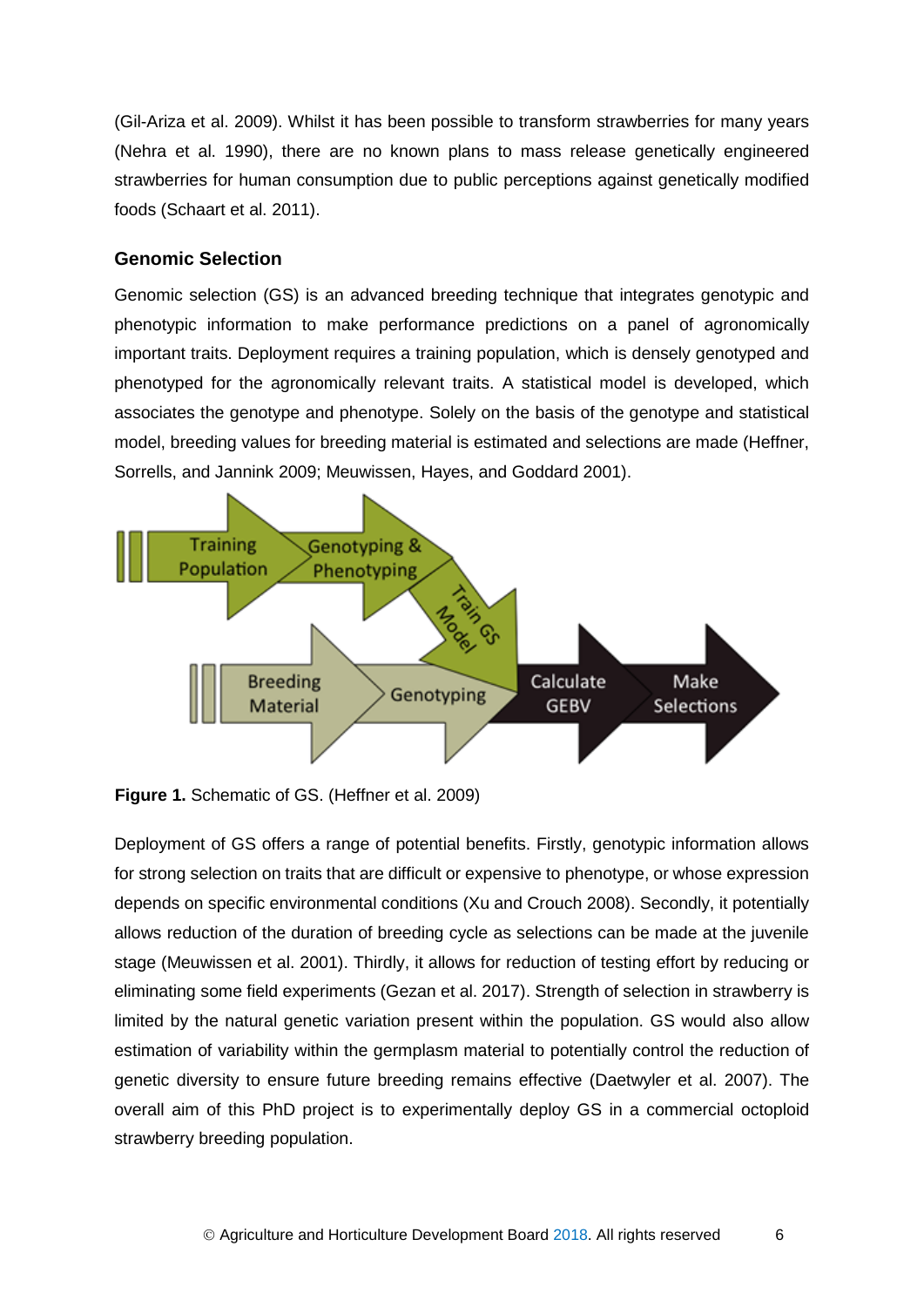# <span id="page-12-0"></span>**Project Outline**

In order to deploy GS in strawberries, three major areas were identified for improvement from what is currently available. These three topics, along with experimental implementation and validation of GS in strawberry are likely to constitute the four results chapters in the thesis to be produced as part of this PhD project (outlined below). At present, significant progress has been made on high-throughput quantitative phenotyping and cost effective scalable genotyping.

### <span id="page-12-1"></span>**1. High-throughput Quantitative Phenotyping**

There are currently a range of methods to phenotype strawberries. Analysis of anti-oxidative properties of food frequently utilises chromatography separation followed by diode arrays to measure reduction potential (Aaby, Ekeberg, and Skrede 2007; Määttä-Riihinen, Kamal-Eldin, and Törrönen 2004). Investigation of the metabolome typically uses mass spectrometry (MS), or variants of this technology. MS allows for the analysis of hundreds of compounds in a single run, potentially allowing components of flavour and aroma to be quantified (Hanhineva 2011). In order to measure other important physical characteristics of strawberry, such as flower-related traits, plant characteristics and fruit characteristics, breeders usually rely on assessment by eye (Mathey et al. 2013).

Limitations remain on these assessment methods. MS, chromatography and diode arrays are costly and likely to be uneconomical to implement in a strawberry breeding programme. Moreover, despite efforts to improve throughput (Walker et al. 2006), these techniques require a large amount of time. These techniques are also unable to assess a range of agronomically important traits such as fruit colour or dimensions. Evaluation by eye typically scores traits on an ordinal 9-point scale (Mathey et al. 2013), making it unsuitable for the most powerful quantitative GS models. Furthermore, human scoring is likely to introduce biases and still requires significant time to train assessors and to make assessments.

2D bio-imaging techniques have been investigated as a method of overcoming these limitations. Colour analysis has been successfully conducted in apple (Throop et al. 2005), citrus (Blasco, Aleixos, and Moltó 2007), mango (Kang, East, and Trujillo 2008) and banana (Mendoza and Aguilera 2004). Strawberries could be graded by considering their colour and shape as captured using an imaging system (Liming and Yanchao 2010; Nagata et al. 2000). However, 2D systems are not always reliable for fruit phenotyping due to uneven colour distribution and occlusion of morphology from different viewing angles (Paulus et al. 2014).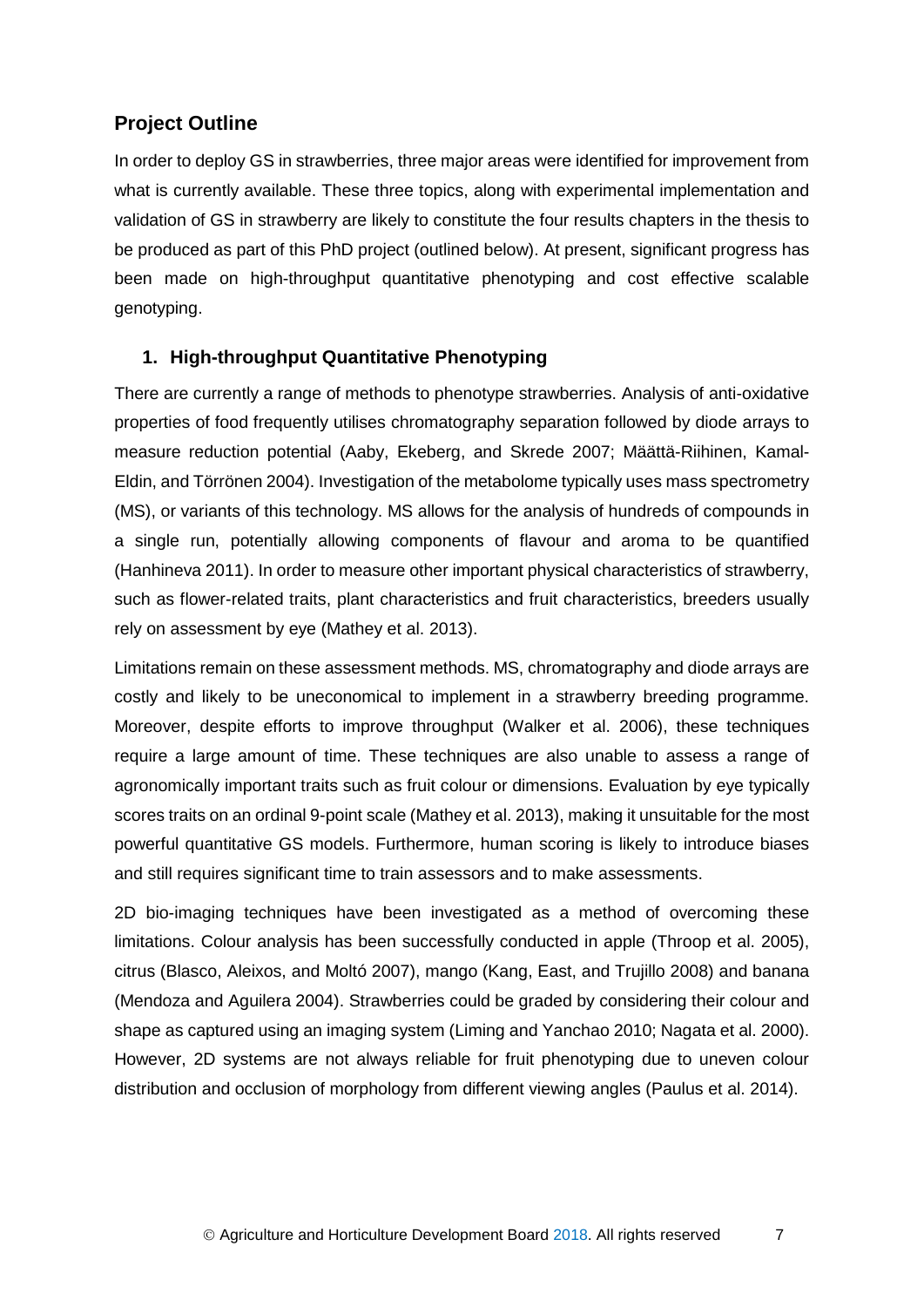Recently, 3D imaging has been explored as a method to overcome the limitation of occlusion, as the cost of hardware decreases and reconstruction algorithms improve. Multi-view stereovision (MVS) is a promising technique which captures images as the target is rotated (Rose, Paulus, and Kuhlmann 2015). Reconstruction of the 3D object can be achieved using the Structure from Motion (SfM) algorithm, which detects points of interest across the range of images and matches them to the same points as viewed from different angles (Fonstad et al. 2013).

#### <span id="page-13-0"></span>**2. Cost-effective Scalable Genotyping**

Molecular markers are distinguishable features at specific loci that separate individuals from each other, with many known markers present as different alleles within the genome. As some markers are likely to be in close linkage with genes, genetic markers are potentially useful in identifying associations between traits of economic importance and genotype (Semagn, Bjørnstad, and Ndjiondjop 2006). A range of molecular markers have been developed, usually identified through their mechanism of detection. Commonly utilised markers include restriction fragment length polymorphisms (RFLP), random amplified polymorphic DNA (RAPD), amplified fragment length polymorphisms (AFLP), inter-simple sequence repeats (ISSR), microsatellites, and single nucleotide polymorphisms (SNP) (Semagn et al. 2006).

Of these markers types, only SNPs cannot be discriminated using gel electrophoresis, as a SNP marker is just a single base change in a DNA sequence. However, their abundance and fairly even distribution within genomes makes them highly attractive polymorphisms for marker assisted breeding efforts. In the case of strawberries, analysis of 384 individuals of 20 octoploid varieties identified over 36 million potential variants when mapped to the "Hawaii 4" diploid genome. On average, the Affymetrix IStraw90 Axiom SNP array contains 1 marker per 0.5cM (Bassil et al. 2015).

Current efforts in SNP detection for strawberry genotyping is largely based on microarrays. Microarrays are small glass chips encased in plastic that have thousands of microdots of cDNA flanking known SNPs. When the array is flooded with sample DNA, the presence of a particular allele will result in specific hybridisation to the appropriate microdot. Fluorescence can then be used to detect the hybridisation and thus determine the genotype of the sample (https://www.genome.gov/10000533/dna-microarray-technology/).

Although the density of markers using microarray based genotyping is sufficient to deploy GS, the total cost per individual is high compared to conventional breeding (deployment of the Affymetrix Istraw90 Axiom SNP array currently costs approximately £50 per sample, compared to approximately £5 per sample for conventional breeding). It is clear that the benefits of GS do not justify the costs of genotyping (Gezan et al. 2017). Moreover, targeted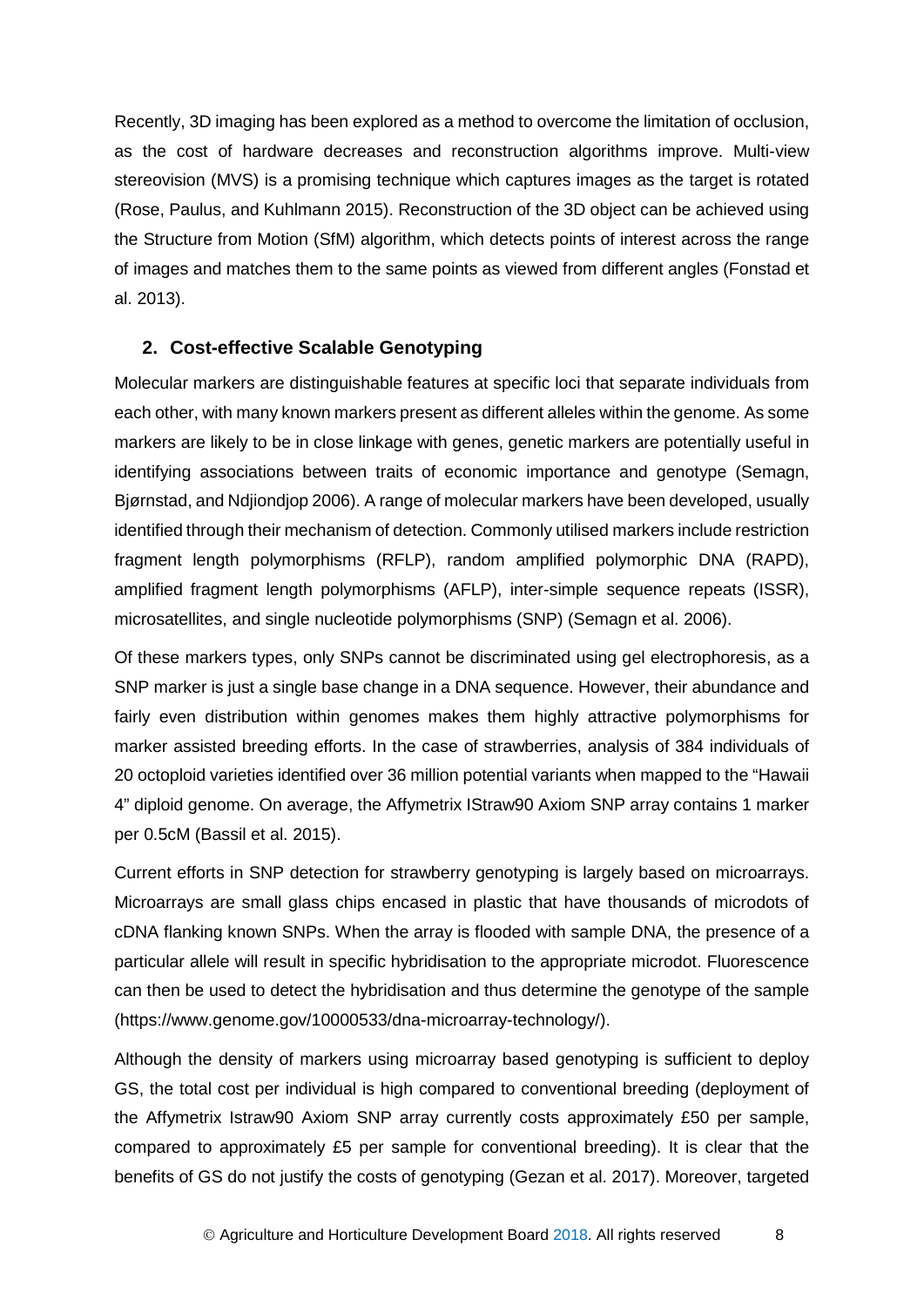sequences in microarrays are not scalable as novel markers are detected, annotated or markers identified as ineffective; A new SNP array must be designed (Bassil et al. 2015; Verma et al. 2017).

Genotyping-in-Thousands (GT-seq) multiplexes hundreds to thousands of individuals in two normalised PCR reactions to generate targeted and uniquely bar-coded amplicons (Figure 2). After normalisation, the amplicons are pooled into a single tube for analysis with Illumina sequencing. The bar codes allow the identification of the individual to resolve alleles. One advantage of this system is its scalability. As GT-seq utilises a user defined set of primer pairs, markers known to associate with QTLs can be targeted and the total number of targets can be adjusted as resources allow. Another advantage of this approach is that a single amplicon can potentially target multiple homeologous chromosomes and thus generate information across multiple subgenomes with a single primer pair.

GT-seq will be explored as part of this PhD to cost effectively generate marker data for GS. Amplicons will be optimised for octoploid strawberry to maximise information gained, whilst minimising amplicons targeted.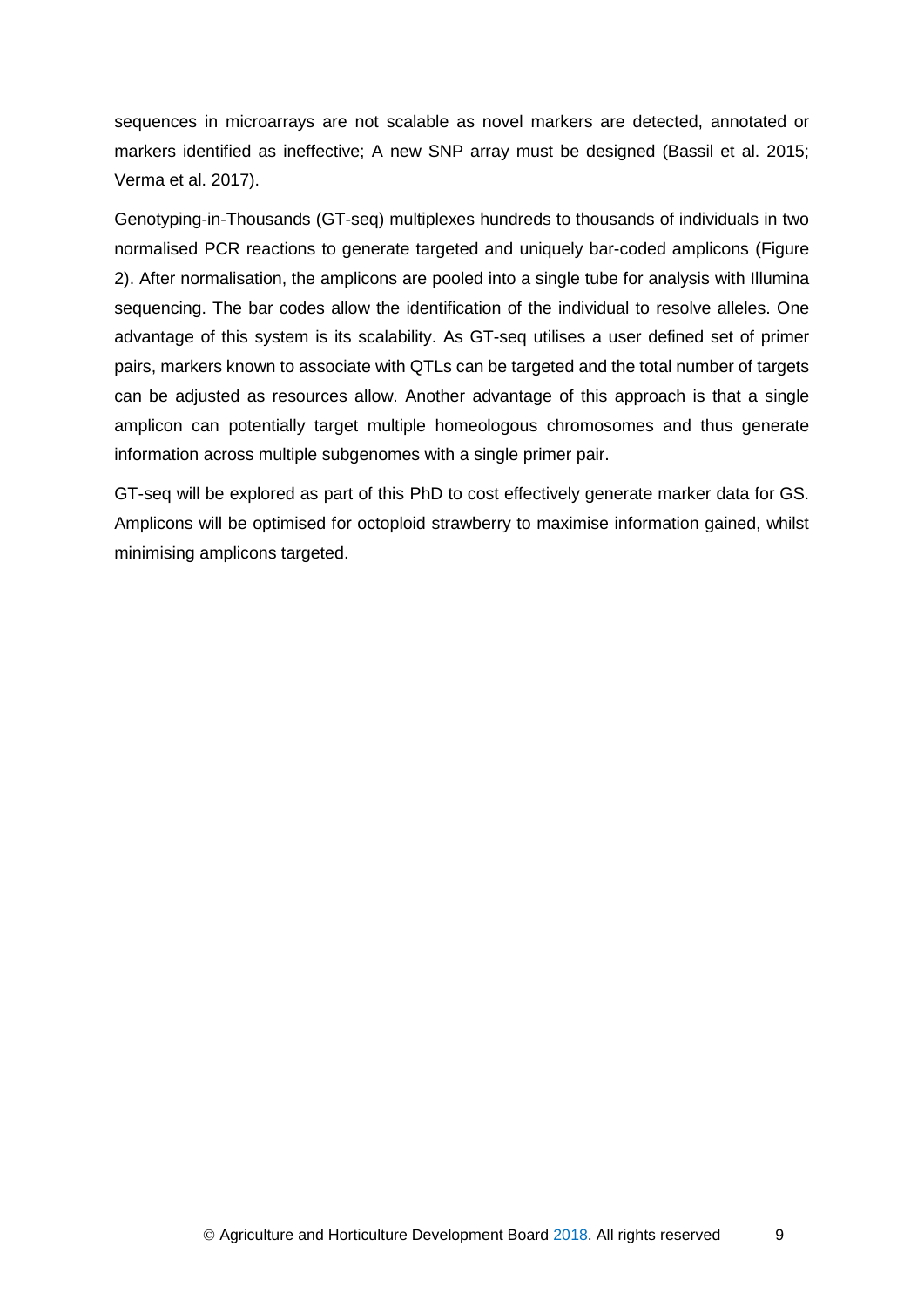

**Figure 2.** Schematic of Genotyping-in-thousands (Campbell, Harmon, and Narum 2014)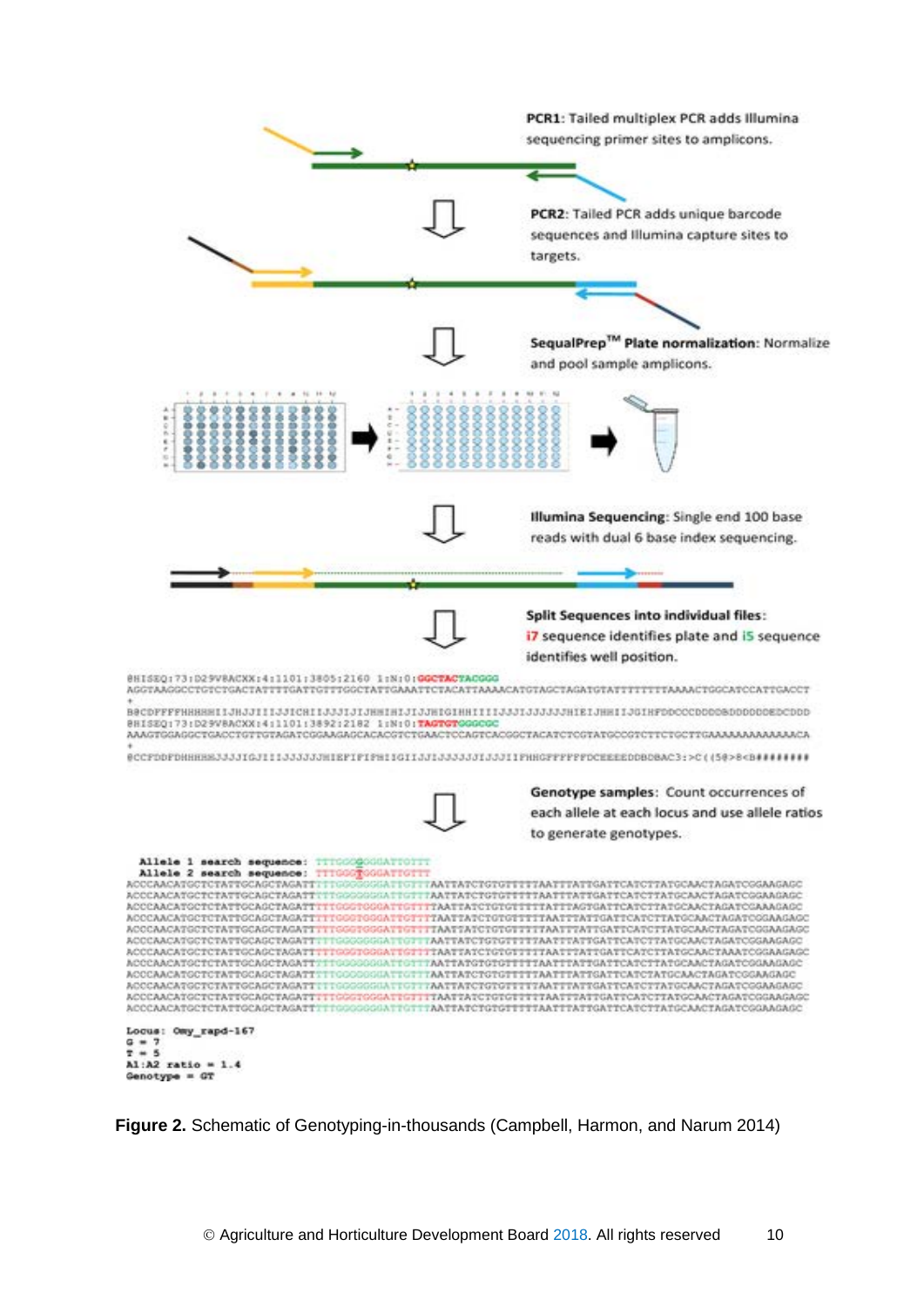### <span id="page-16-0"></span>**3. Statistical Techniques for Octoploid Strawberry**

There are two major statistical methods to perform GS: linear regression models (Ogutu, Schulz-Streeck, and Piepho 2012), and reproducing kernel Hilbert Spaces (Gianola and Van Kaam 2008). The former tends to be more widely implemented and can include a range of shrinkage methods including ridge regression, LASSO, elastic nets and Bayesian approaches to fit a range of assumptions. Currently, it is unknown which model is optimal for GS and experimental validation of GS tend to utilise different models to identify the highest accuracy (Gezan et al. 2017).

Phenotypic and genotypic information has been gathered from a "Redgauntlet" x "Hapil" mapping population for the past 4 years as part of this project and a previous PhD project. A range of models will be tested on the data to identify the most suitable techniques for GS in octoploid strawberry.

### <span id="page-16-1"></span>**4. Deployment and Validation of Genomic Selection**

Utilising results from the previous sections, GS will be implemented on a commercial octoploid strawberry breeding population based at NIAB EMR. Prediction accuracy will be assessed the following year. Simultaneously, conventional breeding will be applied to the breeding population and GS and conventional selection will be compared.

# <span id="page-16-2"></span>**Materials and methods**

# <span id="page-16-3"></span>**High-throughput Quantitative Phenotyping**

**Fruit Material.** 100 strawberries were purchased from local supermarkets, including 10 different varieties, to represent the diverse range of commercially available strawberry phenotypes. All fruit were assessed before their "best before" dates. Fruit would likely have been subjected to chilling to 4°C within 4 hours of harvest and kept at that temperature throughout the supply chain until sale. Fruit was maintained at 4°C until assessment.

**Manual Assessment.** In order to validate the results of the 3D analysis, phenotypic data was collected manually immediately after imaging. Measurements of dimensions were performed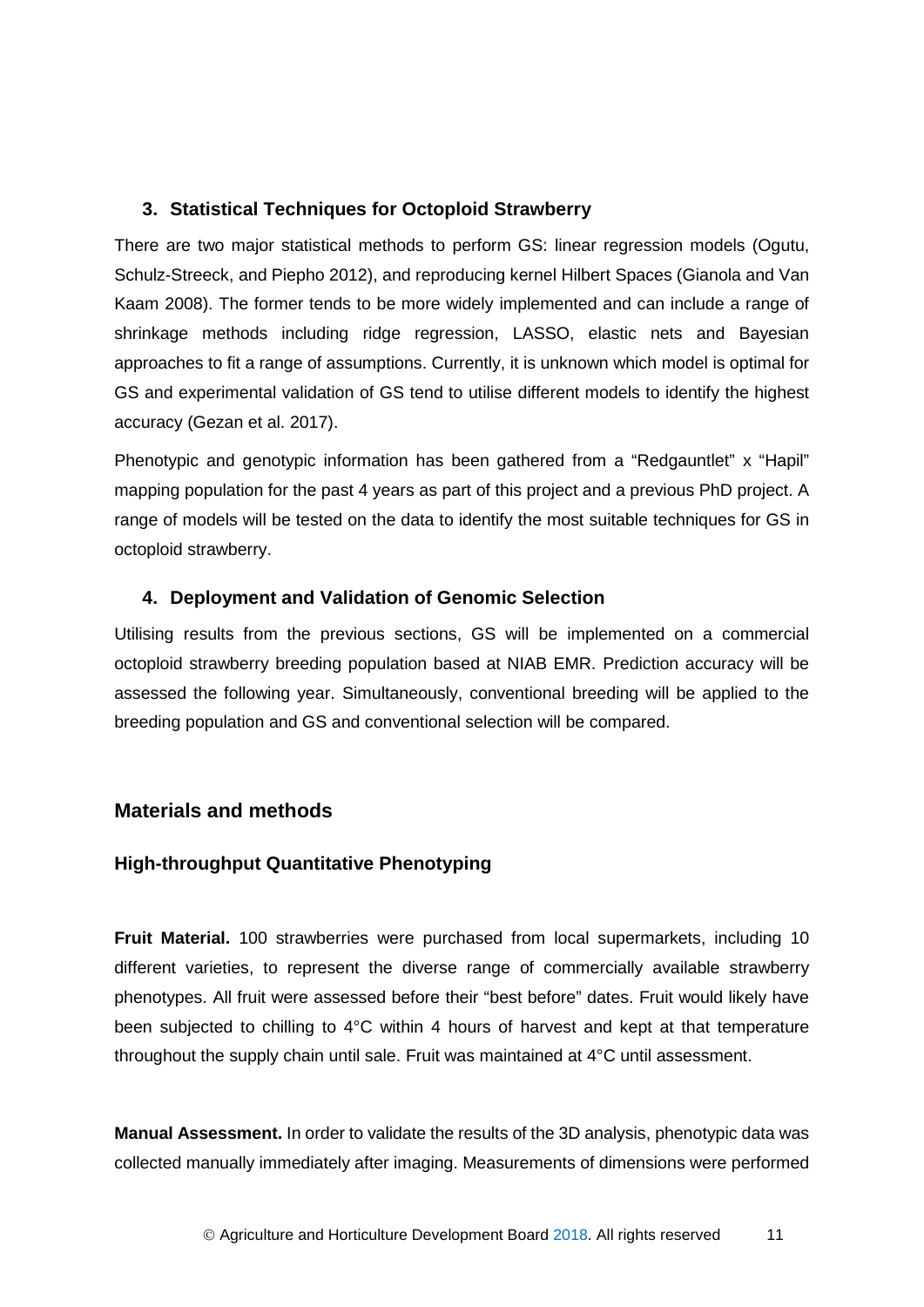using a pair of digital callipers and measurement of volume was performed using an overflow can and a measuring cylinder.

| <b>External quality parameter</b> | <b>Scoring metric</b>                                     |
|-----------------------------------|-----------------------------------------------------------|
| <b>Achene Number</b>              | Number of achenes visible, without disturbing calyx       |
| Calyx size                        | Maximum Euclidean distance between any pair of            |
|                                   | points on the calyx                                       |
| Colour                            | Scale $1 - 8$ (Strawberry colour chart for experimental   |
|                                   | ends, Ctifl, France)                                      |
| Height                            | Dimension of fruit from centre of calyx to tip of nose    |
| Length                            | Greatest dimension of fruit orthogonal to the height      |
| Width                             | Greatest dimension of the fruit orthogonal to both height |
|                                   | and length                                                |
| Volume                            | Volume of displaced water when fruit was completely       |
|                                   | submerged                                                 |
|                                   |                                                           |

**Table 1.** Manual Scoring metric for seven external strawberry fruit traits

**Image Capture.** The sample was pinned onto a dark blue holder (38mm x 19mm x 19mm) placed in the middle of a turntable and rotated at 0.02Hz. A single lens reflex (SLR) camera (Canon EOS 1200D, Canon Inc., Tokyo, Japan) was placed facing the sample with focal length 55mm. The distance between the lens and the sample was 50 cm with a viewing angle of 35° to horizontal. The relative positions of the camera and holder was fixed for all samples. The sample was illuminated with two white LED light sources against a white background. 146 images were captured per sample over 50 seconds with constant frequency.

**3D Point Cloud Reconstruction.** The point cloud reconstruction was implemented with commercial software (Agisoft Photoscan, Agisoft, LLC, St. Petersburg, Russia) utilising the Structure from Motion (SfM) algorithm (Zhang et al. 2016). Due to the high resolution (5184x3456) of each image and high overlap between adjacent images, pre-processing software was developed to automatically crop and rescaled each image to the resolution of 1000x1450, and reduced the number of images by discarding three frames from every four.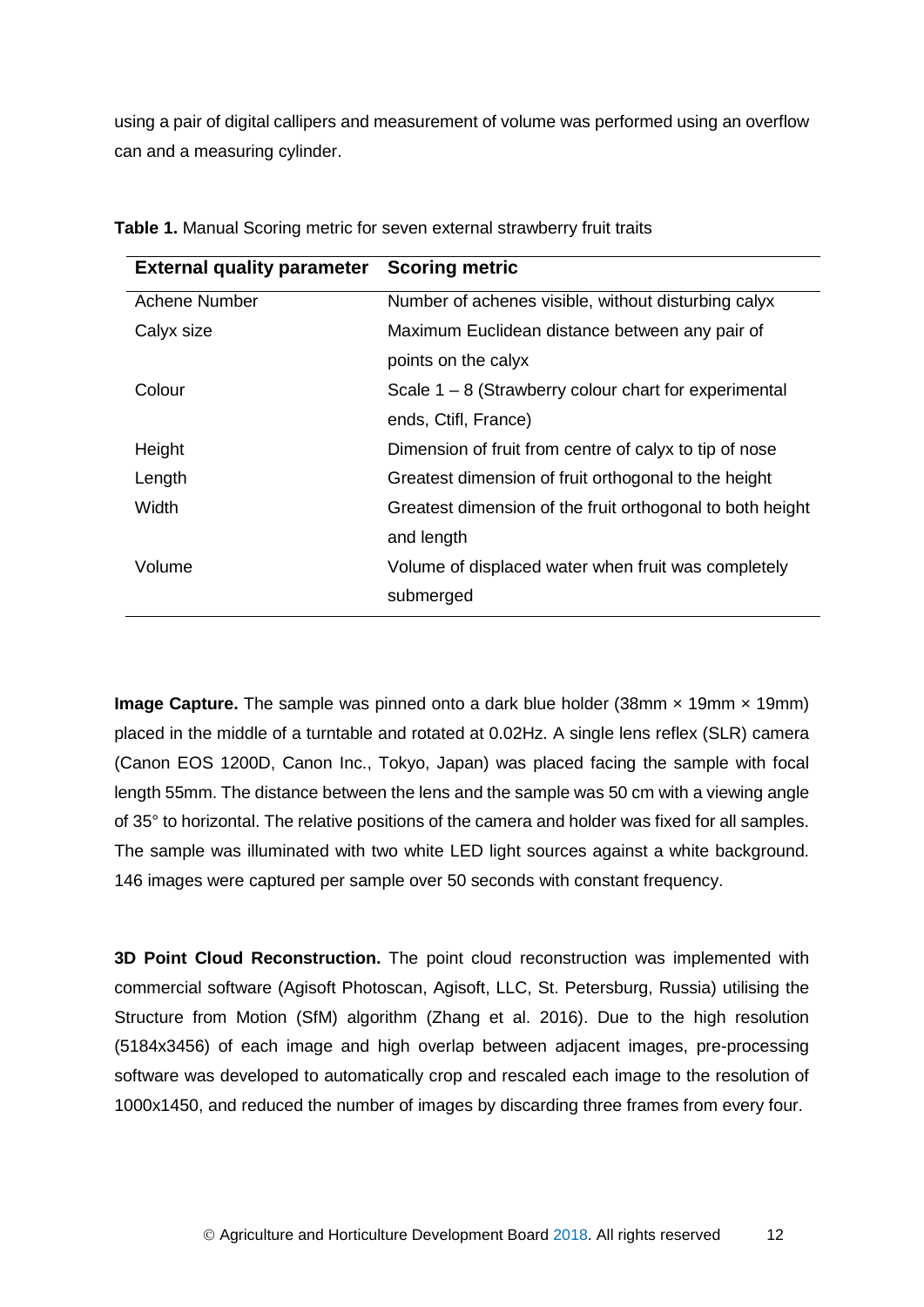**3D Image Analysis.** The automated point cloud analysis software was developed in C++ with Point Cloud Library (PCL) (Rusu and Cousins 2011). The software is programmed to automatically load all point cloud files in order and process them in a batch by implementing the point cloud segmentation and external quality attributes measurement algorithms.

**Point Cloud Segmentation.** Each point cloud was first converted from Red Green Blue (RGB) space to Hue Saturation Value (HSV) space. Using arbitrary thresholds on the hue channel, which is defined as the attribute of a visual sensation to one of the perceived colours (Wu and Sun 2013), the point cloud was segmented into calyx, body, achenes and holder.

**Orienting Bounding Box (OBB) Fitting.** The OBBs was fitted to the segments of holder and the combination the holder and fruit body for the size measurement. The major eigenvectors of the covariance matrix of points in a point cloud define the major axis of its OBB (Ding, Mannan, and Poo 2004). The second axis was determined by calculating the maximum Euclidean distance of the points in the point cloud orthogonal to the major axis. The final axis was orthogonal to both other axes.

**Height, Width and Length.** An OBB was fitted to the point cloud of the combination of the fruit body and holder segments. The OBB was not fitted directly to the body as its irregular shape often resulted in misidentification of the vertical axis. The height of the combination of fruit body and holder was always the largest dimension, so the magnitude of the OBB major axis was assumed to be equivalent to the height the fruit body and holder model. As the fruit body was always longer and wider than the holder, the second and third dimensions of the OBB represented length and width respectively. The height of the holder was estimated by fitting an OBB to its point cloud and the difference in height between it and the combination of fruit body and holder OBB was assumed to be the height of the fruit. Ratios between the three fruit body dimensions and the height of the holder were multiplied by the true height of the holder to derive berry height, width and length.

**Volume.** The mesh of the strawberry body was constructed from the point cloud using Poisson Surface Reconstruction (Kazhdan, Bolitho, and Hoppe 2006), which produces an enclosed mesh without any edges or large holes. The mesh volume was calculated by summing the volume of every triangle based pyramid formed from each face of the mesh and the origin of the point cloud (Zhang and Chen 2001).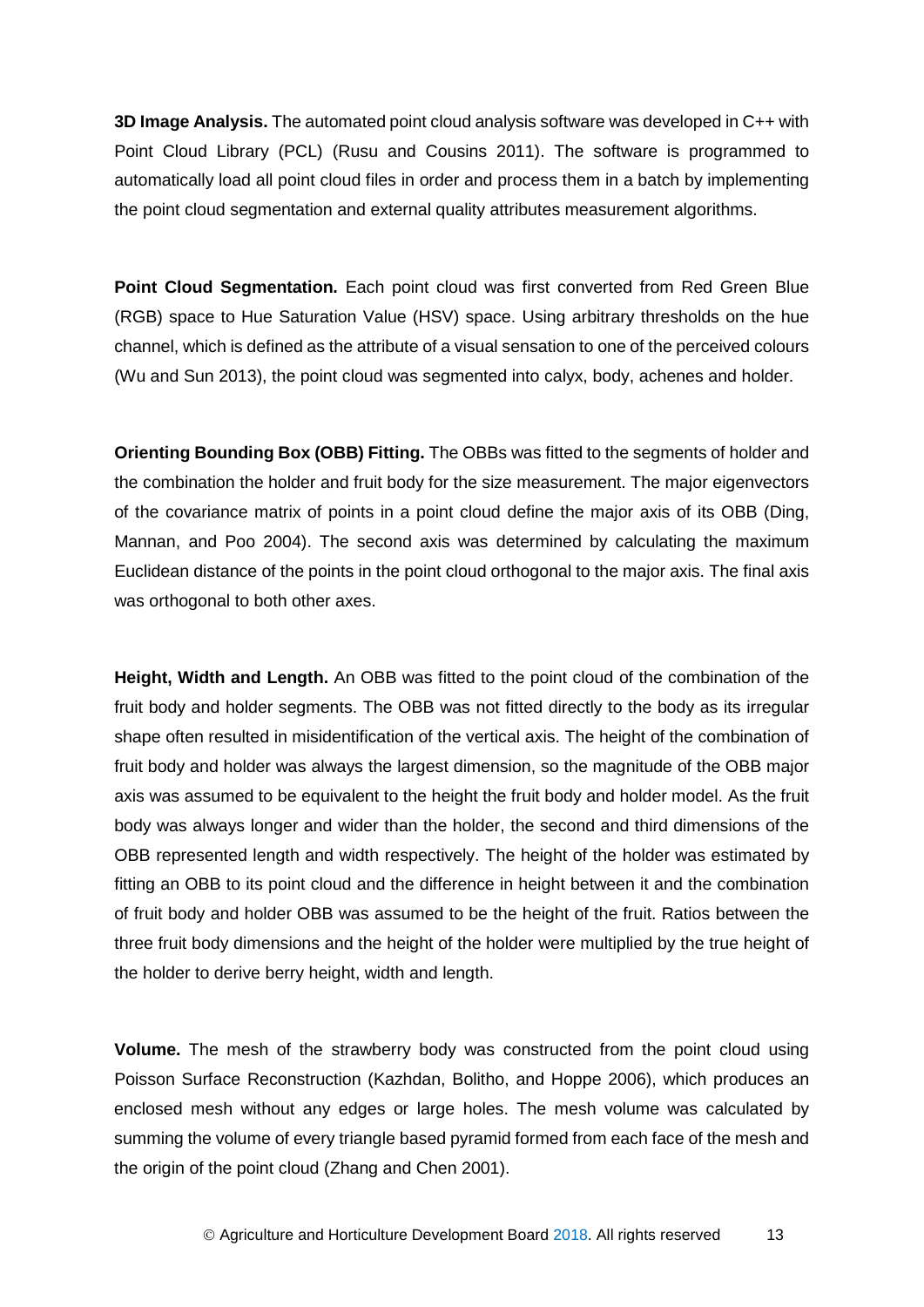**Calyx Size.** The edges of the calyx segment were identified by applying convex hull (Cupec, Nyarko, and Filko 2011), enabling rapid calculation of the maximum Euclidean distance. The ratio of the calyx maximum distance and the height of the holder OBB was multiplied by the true height of the holder to estimate calyx size.

**Achene Number.** The segmentation of achenes from the point cloud was based on identifying points in the body segment with an arbitrary range in the hue channel of HSV space. A clustering algorithm based the Euclidean distances between points was implemented to group points corresponding to the same achene (Dixon and Brereton 2009) and the number of clusters was counted automatically.

**Colour.** As hue value in HSV space represents visual sensation of perceived colour (Wu and Sun 2013), the mean intensity of the hue channel of every point in the body segment was calculated for the assessment of berry colour.

**Statistics.** The concordance correlation coefficient (CCC) (I-Kuei Lin 1989) was used to measure the concordance between manually derived and 3D image derived external fruit quality traits. Additionally, the coefficient of determination  $(r^2)$  was calculated to estimate correlation between the sets of values. Statistical analysis was performed using R (R Core Team 2017). Linear models and associated coefficients were derived using the "lm" function, the root mean square error (RMSE) was derived using the "Metrics" package (Hamner 2012) and the CCC was derived using the "Agreement" package (Yu and Lawrence 2012).

#### <span id="page-19-0"></span>**Cost-effective Scalable Genotyping**

**Total Read Count Estimation.** A stochastic model was developed to estimate the total number of reads needed to have sufficient coverage of each amplicon such that homologous and homeologous chromosomes could be distinguished. It was assumed that all homologous and homeologous amplicons were distinct and contained at least one marker. It was assumed that all targeted amplicons were present and differed in concentration no more than threefold (Invitrogen 2008) with a uniform distribution. It was further assumed that the sequencing platform was flooded with an unlimited amount of multiplexed PCR product and that the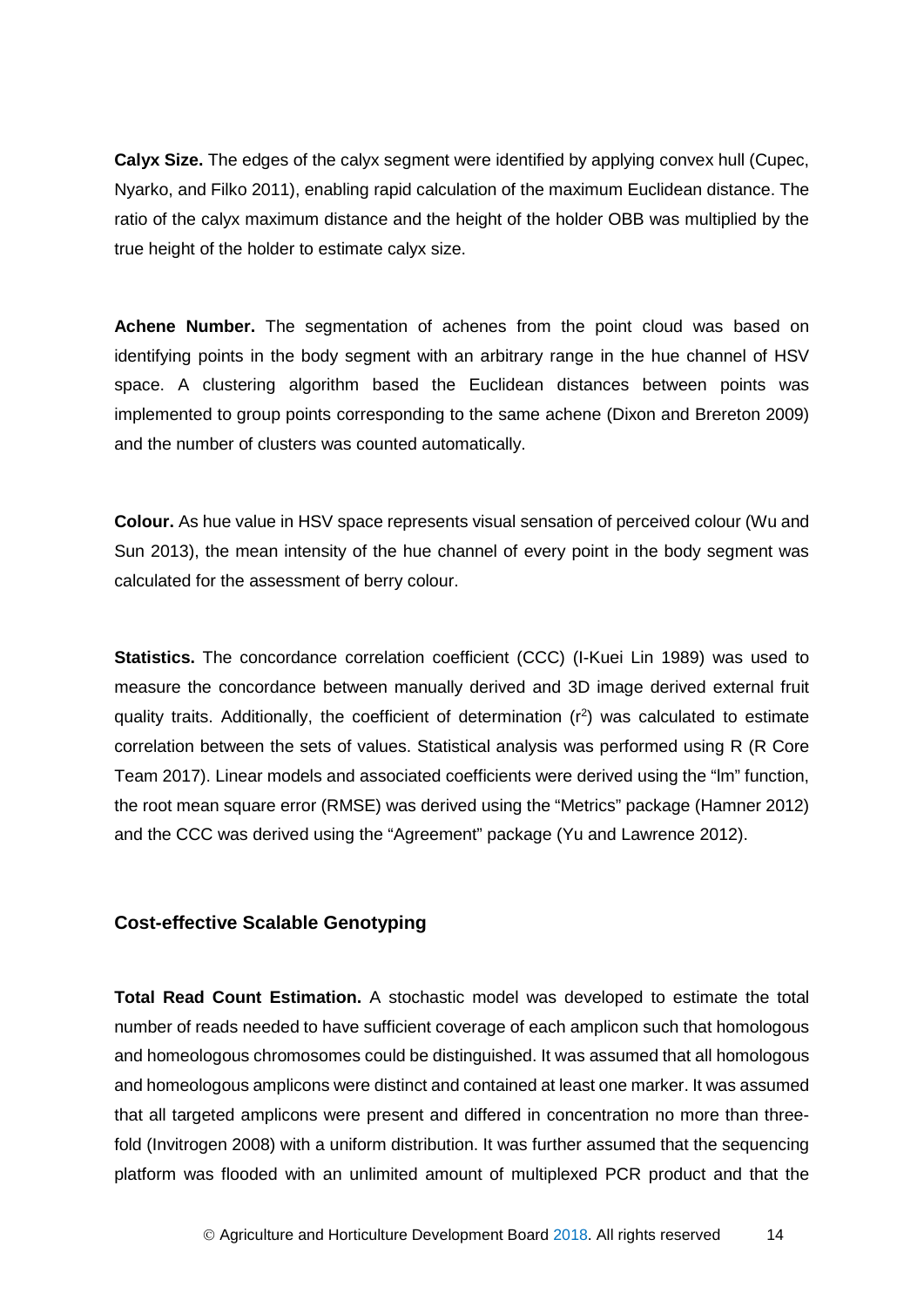genotyped amplicon was selected at random with a probability proportional to its concentration within the PCR mix.

This model was implemented until a defined proportion of homologous and homeologous amplicons achieved a minimum read depth, at which point the total number of reads was recorded. This was repeated and the 95<sup>th</sup> percentile total read count was used as an estimate of the total read count needed to achieve a given read depth per homologous and homeologous amplicon.

**Amplicon Design.** Amplicon design was heuristically optimised based on arbitrary scores of a number of local and global parameters. The highest scoring sets of amplicons will be utilised in GT-seq as a prediction of the most suitable sets. Markers of known agronomically important traits, such as disease resistance will be included, wherever possible.

| <b>Amplicon Factor</b>                                      | <b>Scoring criteria</b>                                                                                 |
|-------------------------------------------------------------|---------------------------------------------------------------------------------------------------------|
| Amplification across multiple homologous<br>sub-genomes     | 1 per homologous sub-genome targeted                                                                    |
| Multiple SNP targets within the same<br>homologous amplicon | $0.5$ * (n-1) where n is the n <sup>th</sup> occurrence of a<br>SNP within the same homologous amplicon |
| Presence within genes                                       | 1 per amplicon start/end predicted to be<br>within CDS of F. vesca (Darwish et al. 2015)                |
| Specificity and interaction with other primers              | Presence/absence<br>predicted<br>as<br>by<br>MPprimer (Shen et al. 2010)                                |

| Table 2. Factors of importance when deciding amplicons to include in GT-seq |  |  |
|-----------------------------------------------------------------------------|--|--|
|-----------------------------------------------------------------------------|--|--|

### <span id="page-20-0"></span>**Results**

### <span id="page-20-1"></span>**High-throughput Quantitative Phenotyping**

In order to evaluate the measurement of seven external strawberry fruit quality parameters using 3D imaging (hereafter referred to as automated assessment), 100 berries were automatically and manually assessed. Reliable reconstruction could be achieved by taking a minimum of 37 images per berry with 100% successful reconstruction, though the nose of the fruit was often missing due to occlusion from the shooting angle. With the described setup, data capture took approximately 60 seconds, including 10 seconds of operator action per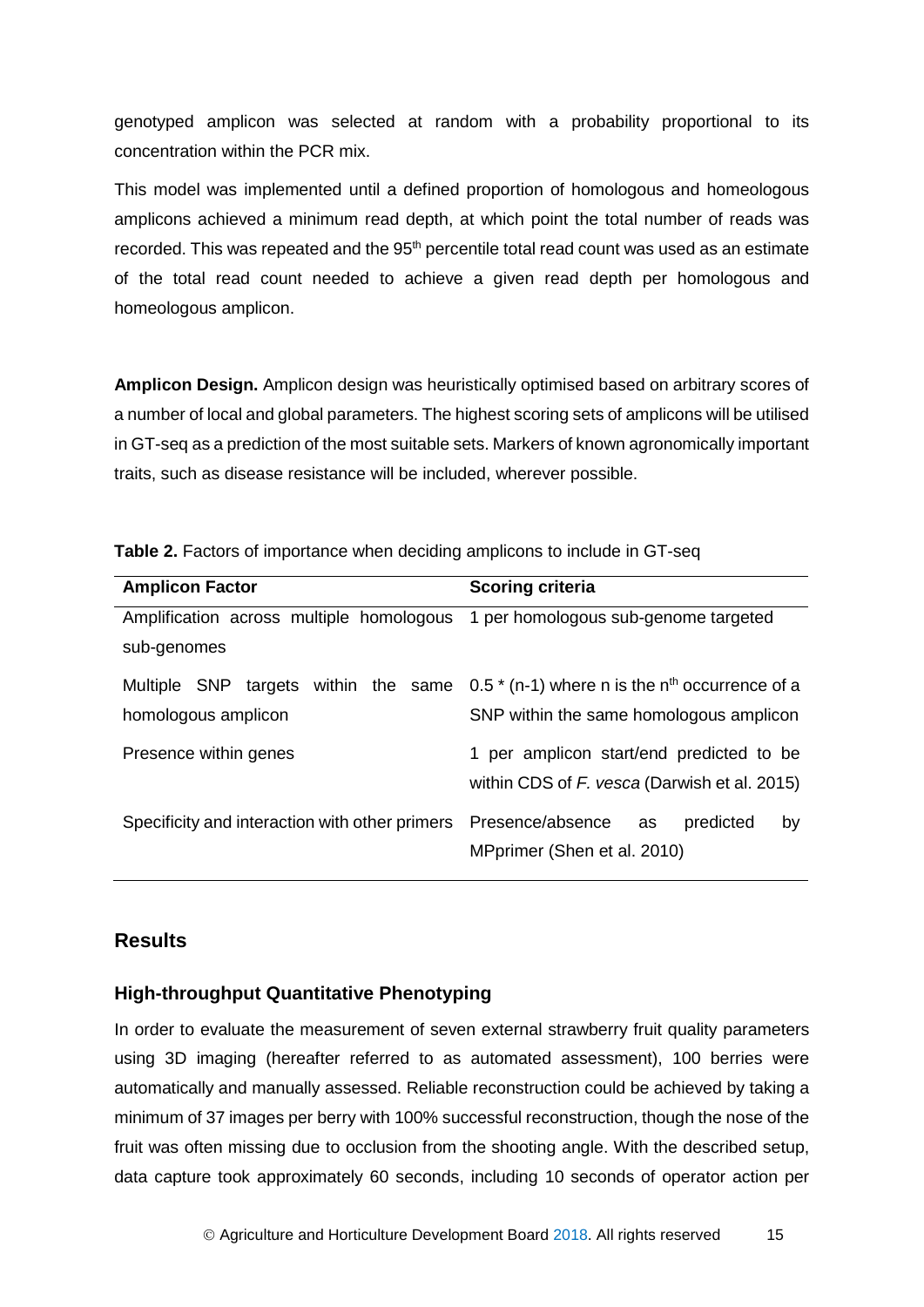sample. Model reconstruction took approximately 15 minutes and parameter derivation took approximately 50 seconds. Both these operations were fully automated.

In order to validate the 3D reconstruction, the point cloud of the holder segment was manually measured in Meshlab (Cignoni et al. 2008), an open source software for 3D mesh visualisation. Although their absolute sizes were inconsistent, ratios among the height, width and length were the similar to true ratios. As there was no evidence of distortion, the absolute height of the holder was used as a standard for fruit dimension measurements. Moreover, incorporation of the holder point cloud ensured that the vertical axis was always greater than any other axis, allowing the major eigenvector of the point cloud covariance matrix to consistently define the vertical axis.

To validate the measurements, the seven traits were measured on a sample of 100 fruit using both manual and automated assessment (Figure 3). Concordance and correlation was assessed using CCC and  $r^2$  respectively. Good concordance (CCC > 0.9) and correlation ( $r^2$ > 0.9) were found between measurements of fruit dimensions and volume. Weaker concordance (CCC = 0.86) and correlation ( $r^2$  = 0.87) was found between measurements of calyx size, which was possibly due to the soft calyx being moved during assessment. Weak concordance (CCC = 0.67) and correlation ( $r^2$  = 0.77) was found between measurements of achene number, which is possibly due to lack of information gathered regarding the nose of the fruit. Weak correlation ( $r^2 = 0.68$ ) was found between measurements of colour, with high variance in the manual scores. This was likely due to the variability of colour on each fruit and the subjective nature of the score.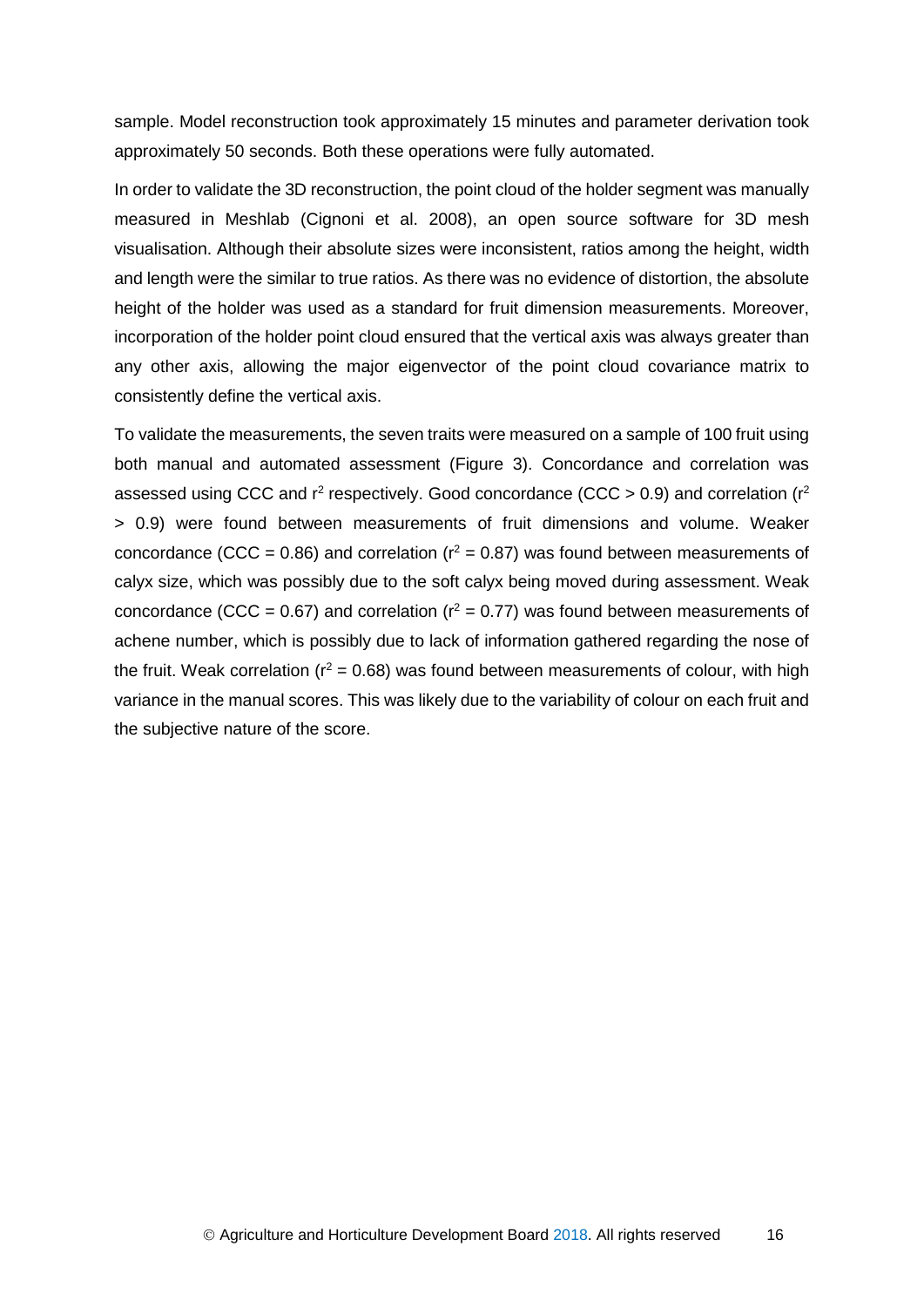

**Figure 3.** Regression analysis for 7 traits as measured by automated assessment and manual assessment. Sample size = 100 for all measurements, except Achene Number, where sample size = 10. Red lines are least squares linear regression curves and black lines are idealized regression curves  $(y = x)$ .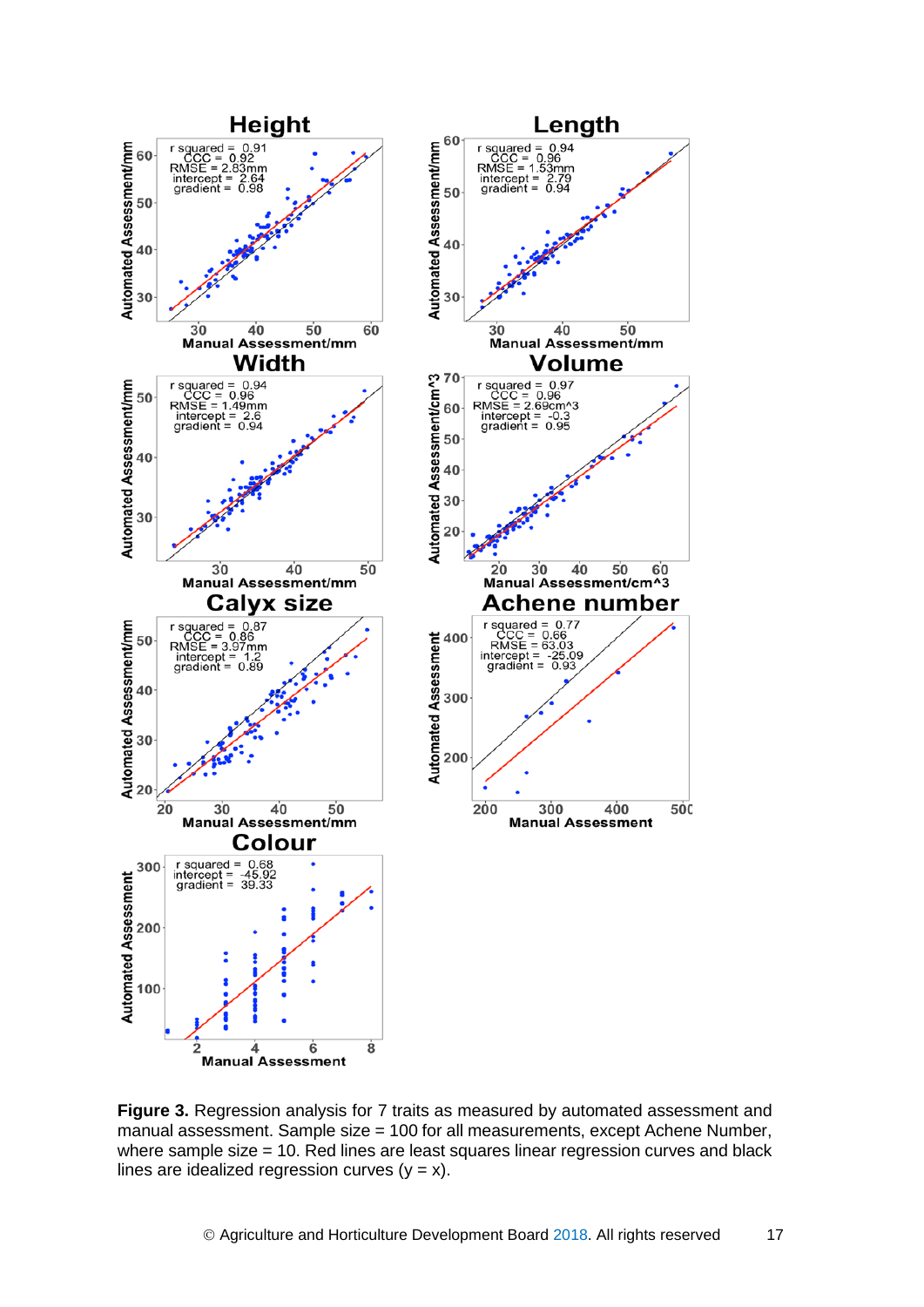#### <span id="page-23-0"></span>**Cost-effective Scalable Genotyping**

Haploblock estimation suggests that there are approximately 1400 haplolocks within the wider germplasm material. The total read counts required, as estimated using the stochastic model, for 7 amplicons is 620 000 for 95% of homologous and homeologous amplicons achieving 30-fold coverage and 1 200 000 for the equivalent calculation for 60-fold coverage. Design is ongoing for a pilot experiment for 7 multiplexed amplicons.

#### <span id="page-23-1"></span>**Discussion**

#### <span id="page-23-2"></span>**High-throughput Quantitative Phenotyping**

Good concordance between manual and automated measurement of calyx size, height, length, width and volume, and promising results for achene number and colour were achieved. It is suggested that qualitative traits of strawberry currently used in breeding can be understood in terms of the measurements generated from this study. For instance, a "long conic" (Mathey et al. 2013) fruit has a large ratio of height to width and measurement of "Cap size" (Mathey et al. 2013) can be defined by the ratio of calyx size to fruit width and length.

With further development, automated assessment could be suitable for integration into existing strawberry breeding programmes, bringing a range of advantages. Firstly, the quantitative, accurate and unbiased measurements would increase the accuracy of selection in strawberry breeding. The precise measurements would be particularly suitable for input into models of genomic selection, which attempt to quantify small effect quantitative trait loci (QTLs) associated with polygenic traits (Gezan et al. 2017; Meuwissen et al. 2001). Secondly, automated assessment has the potential to improve the speed of assessment. The described setup requires approximately ten seconds of human operator time per sample, approximately 20-fold faster than making the equivalent manual measurements. Thirdly, the low cost and wide availability of hardware means that this approach can be easily introduced into existing breeding programmes with minimal capital expenditure.

Measurement error may have arisen from a range of sources. During manual assessment, the axis of measurement was determined by eye, potentially resulting in non-maximal distances or non-orthogonal axes. As the calyx is soft, errors may have been induced in the operation of the callipers. Correlation between measurements of colour may be weak as manual assessment is subjective and it is difficult to assess fruit with uneven colour distributions.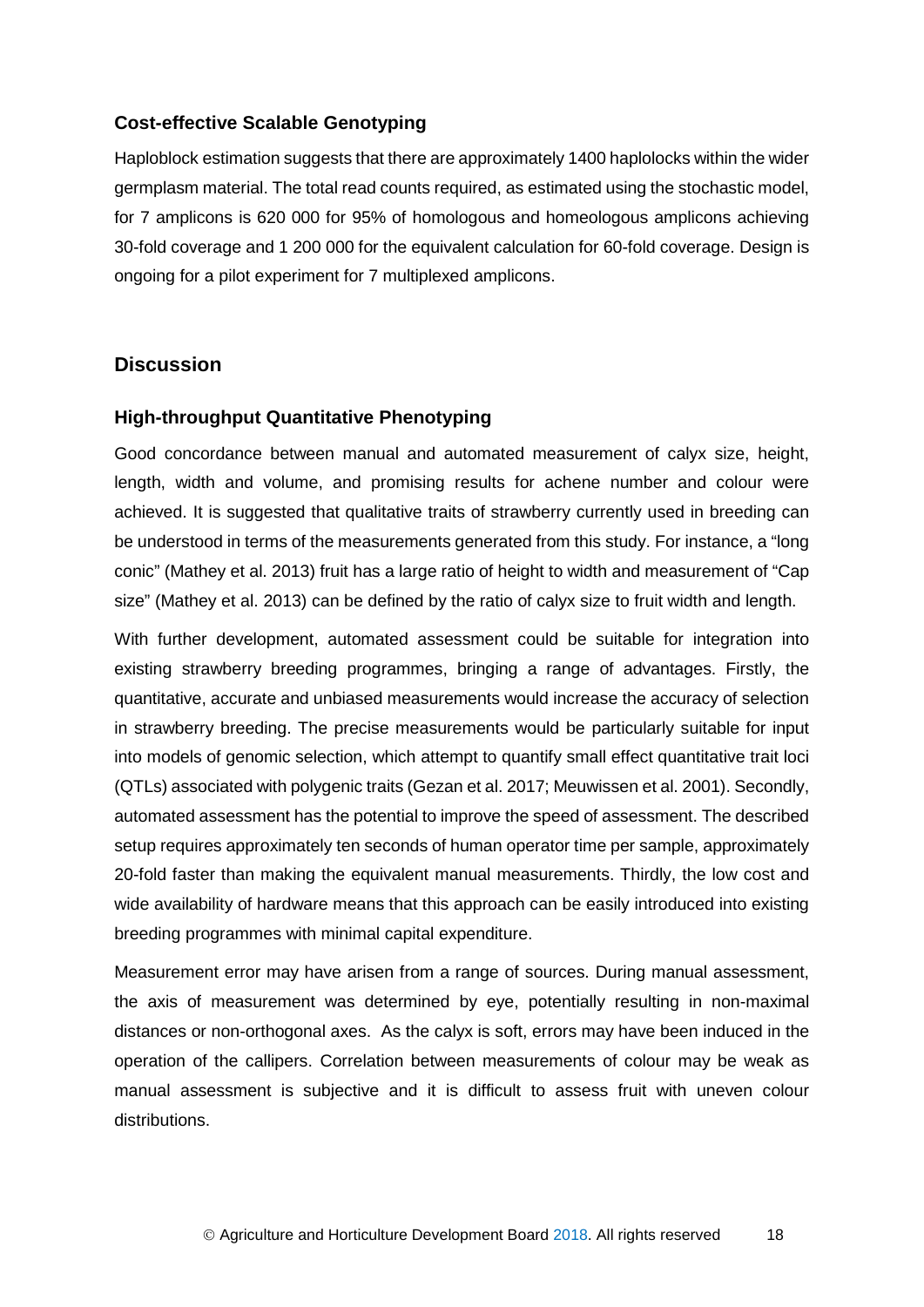The imaging system can be developed to reduce the duration for data capture by the use of alternative imagers such as scientific cameras or webcams with programmable shutter speeds and resolutions. Use of multiple calibrated cameras to capture information from different viewpoints simultaneously could also be explored to further improve the data quality, particularly from the nose of the fruit and the data capture speed.

As both fruit body and achenes can take a range of colours, our current algorithm of arbitrary hue thresholding is unlikely to be reliable in identifying achenes from a range of cultivars. More sophisticated adaptive or texture based thresholding algorithms would likely improve the cluster identification.

It is believed that more traits could be derived from the gathered dataset. Firstly, algorithms exist that can calculate the surface area of a 3D mesh (Zhang and Chen 2001), which together with reliable achene counts could be used to quantify achene density. Secondly, rotational symmetry could be quantified by considering the distribution of the Euclidean distance of points to the principal axis in 2D slices of the point cloud orthogonal to the principle axis.

#### <span id="page-24-0"></span>**Cost-effective Scalable Genotyping**

Work is currently being conducted to implement a pilot experiment of GT-seq. This approach has the potential to reduce the cost of genotyping to levels suitable for deployment in GS in commercial strawberry breeding programmes. Additionally, the scalable nature of the system would allow the incorporation of newly identified markers or adjustment of the number of markers genotyped according to the resources available to the programme.

Estimation of the haploblock locations within the breeding population would aid the targeting of amplicons to maximise the efficiency of identification of QTLs associated with economically important phenotypes. As a haploblock is, by definition, co-inherited, a single marker per haploblock is necessary and sufficient to identify the allele(s) of genes associated with the marker.

Currently a parallel project is ongoing at NIAB EMR to generate the sequence of "Redgauntlet". As part of this project, contigs have been assembled of the octoploid strawberry. *In silico* GT-seq will be conducted using identified optimal primer sets to investigate further problems potentially associated with the technique, such as unexpected repetitive regions or indels. This would also potentially allow for additional SNPs to be identified from the strawberry.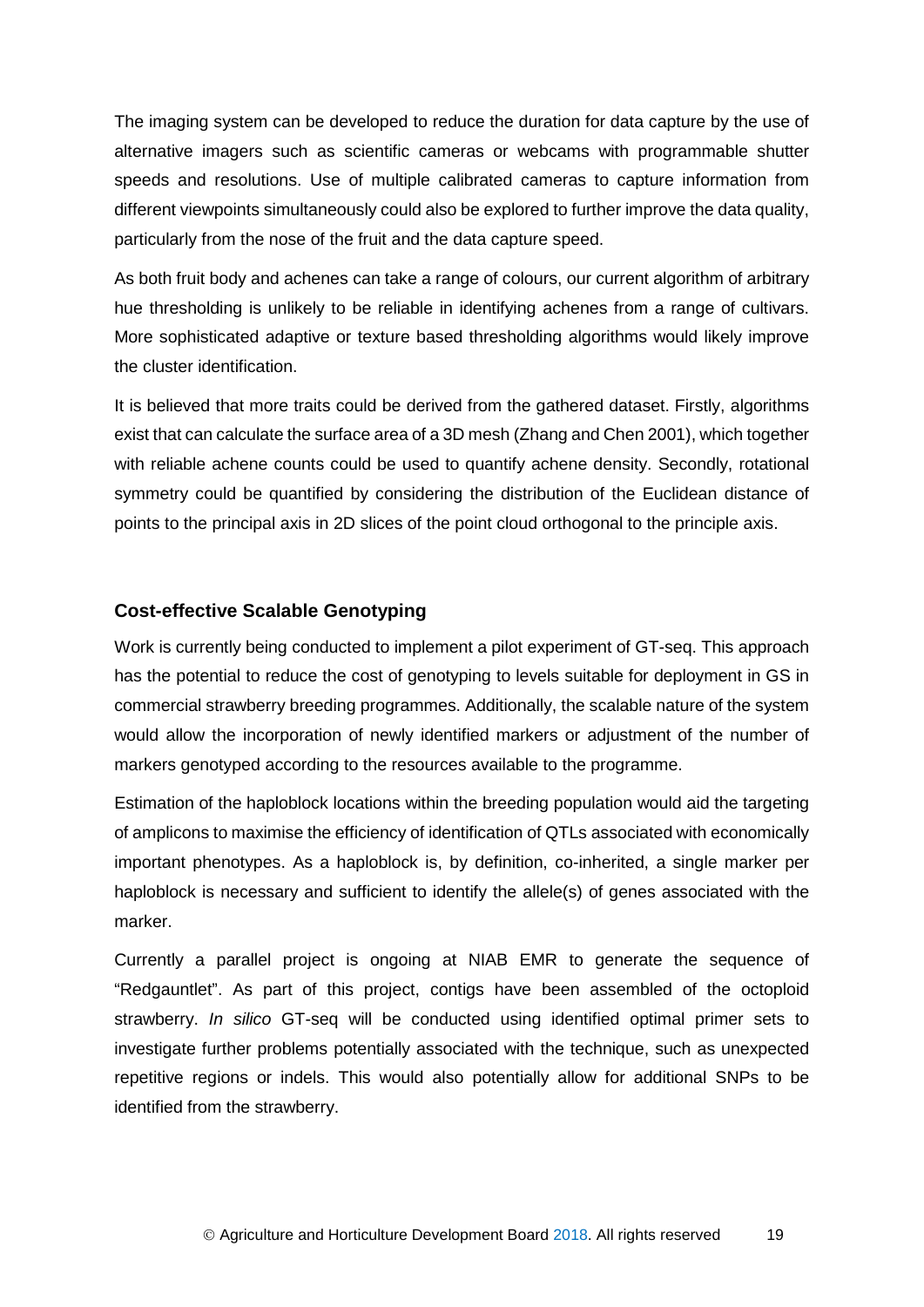# <span id="page-25-0"></span>**Conclusions**

The overall aim of this PhD project is the improvement of GS in plants, with a focus on strawberry as a model organism. To achieve this, three areas were identified which require improvement. The development of a cost-effective genotyping platform is likely to be the most important as the current resources dedicated to breeding programmes suggest that use of microarrays to genotype is prohibitively expensive. Estimates suggest that the cost for this approach will be less than £10 per sample, comparable to conventional selection. A pilot experiment is ongoing to demonstrate the efficacy of this approach.

Of secondary importance is the deployment of a high-throughput, quantitative phenotyping platform. GS is optimal for the detection of polygenic traits where each QTL has a small effect. In order for this to be sensitive and valid, the precision and accuracy of the measured phenotype must be high. Experimental results demonstrate that, with minimal expenditure, an automated phenotyping platform can be implemented to generate highly precise data with good concordance to manual assessment techniques in seven external strawberry phenotypes.

# <span id="page-25-1"></span>**Knowledge and Technology Transfer**

### <span id="page-25-2"></span>**Upcoming**

**Current and future applications of phenotyping for plant breeding**, Novi Sad, Serbia (September 2017) – Poster and oral presentation (TBC)

**Crops Group Student Symposium,** Reading, UK (Nov 2017)

**AHDB Studentship Conference**, UK (November 2017) – Oral presentation (TBC)

**NIAB Student Outreach Event**, Histon, UK (November 2017) – Oral and poster presentation on 3D strawberry phenotyping

### <span id="page-25-3"></span>**Attended**

**4th International Horticultural Conference**, East Malling, UK (July 2017) – Oral Presentation on 3D imaging in strawberry; poster presentation on cost-effective genotyping for strawberry breeding

**Plant and Animal Genome XXV**, San Diego, USA (January 2017) – Received Travel Award from AHDB and GCRI to attend conference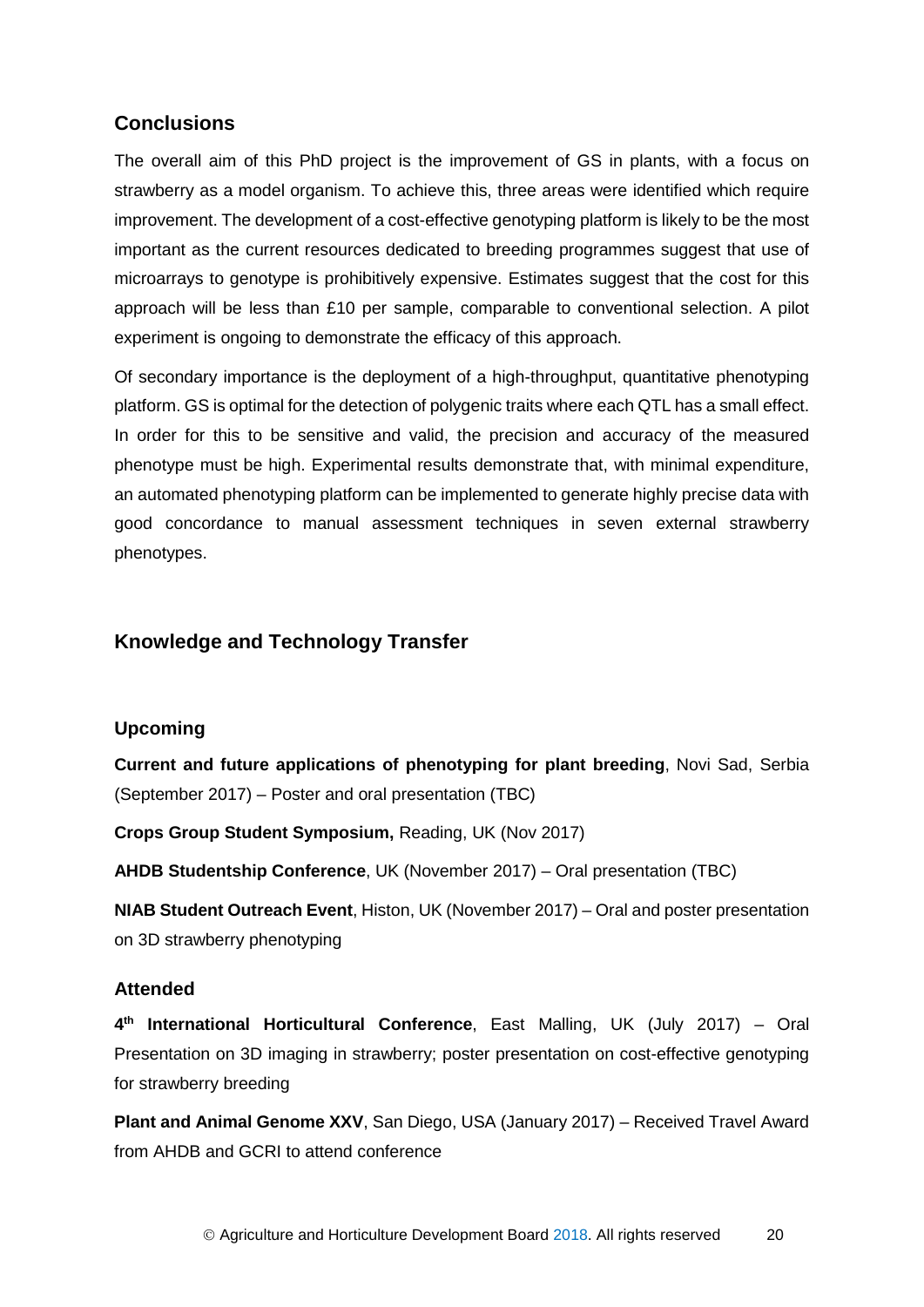**Tuscon Plant Breeding Institute**, Tuscon, USA (January 2017) - Received Travel Award from AHDB and GCRI to attend course

**AHDB studentship Conference**, Stratford, UK (November 2016) – Oral presentation on PhD overview

**Soft Fruit Day**, East Malling, UK (November 2016) – Poster presentation on PhD overview

**Grand Challenges in Plant Pathology**, Oxford, UK (September 2016)

**Software Carpentry**, Norwich, UK (June 2016)

#### <span id="page-26-0"></span>**References**

- Aaby, Kjersti, Dag Ekeberg, and Grete Skrede. 2007. "Characterization of Phenolic Compounds in Strawberry (Fragaria X Ananassa) Fruits by Different HPLC Detectors and Contribution of Individual Compounds to Total Antioxidant Capacity." *Journal of Agricultural and Food Chemistry* 55(11):4395–4406.
- Bassil, Nahla V. et al. 2015. "Development and Preliminary Evaluation of a 90 K Axiom® SNP Array for the Allo-Octoploid Cultivated Strawberry Fragaria × Ananassa." *BMC Genomics* 16(1):155.
- Blasco, J., N. Aleixos, and E. Moltó. 2007. "Computer Vision Detection of Peel Defects in Citrus by Means of a Region Oriented Segmentation Algorithm." *Journal of Food Engineering* 81(3):535–43.
- Boyera, N., I. Galey, and B. a Bernard. 1998. "Effect of Vitamin C and Its Derivatives on Collagen Synthesis and Cross-Linking by Normal Human Fibroblasts." *International Journal of Cosmetic Science* 20(3):151–58.
- Campbell, Nathan R., Stephanie Harmon, and Shawn R. Narum. 2014. "Genotyping-in-Thousands by Sequencing (GT-Seq): A Cost Effective SNP Genotyping Method Based on Custom Amplicon Sequencing." *Molecular Ecology Resources* 15(4):855–67.
- Chandler, Craig, Kevin Folta, Adam Dale, Vance Whitacker, and Mark Herrington. 2012. "Chapter 9 - Strawberry." Pp. 305–25 in *Fruit Breeding*. Retrieved (https://books.google.com/books?hl=en&lr=&id=ct489cJAUdIC&pgis=1).
- Cignoni, P. et al. 2008. "MeshLab: An Open-Source Mesh Processing Tool." *Sixth Eurographics Italian Chapter Conference* 129–36.
- Cupec, Robert, EK Nyarko, and Damir Filko. 2011. "Fast 2.5D Mesh Segmentation to Approximately Convex Surfaces." *5th European Conference on Mobile Robots* 3–8.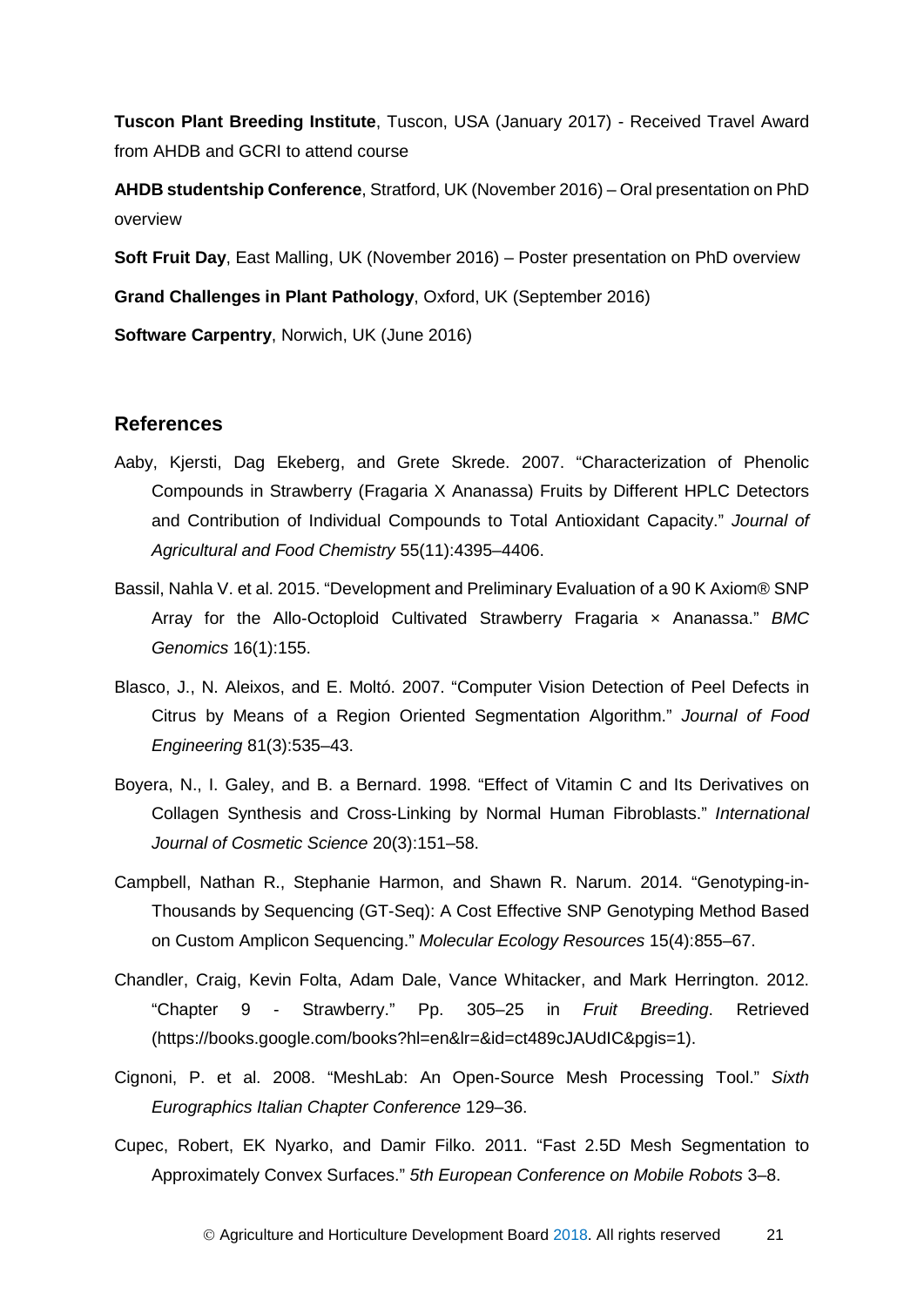- Daetwyler, H. D., B. Villanueva, P. Bijma, and J. A. Woolliams. 2007. "Inbreeding in Genome-Wide Selection." *Journal of Animal Breeding and Genetics* 124(6):369–76. bmed/18076474).
- Darrow, George M. 1966. *The Strawberry*. New England Institute for Medical Research. Retrieved (https://specialcollections.nal.usda.gov/speccoll/collectionsguide/darrow/Darrow\_TheSt rawberry.pdf).
- Darwish, Omar, Rachel Shahan, Zhongchi Liu, Janet P. Slovin, and Nadim W. Alkharouf. 2015. "Re-Annotation of the Woodland Strawberry (Fragaria Vesca) Genome." *BMC Genomics* 16(1):29.
- DiMeglio, Laura M., Günter Staudt, Hongrun Yu, and Thomas M. Davis. 2014. "A Phylogenetic Analysis of the Genus Fragaria (Strawberry) Using Intron-Containing Sequence from the ADH-1 Gene." *PLoS ONE* 9(7):1–12.
- Ding, S., M. A. Mannan, and A. N. Poo. 2004. "Oriented Bounding Box and Octree Based Global Interference Detection in 5-Axis Machining of Free-Form Surfaces." *CAD Computer Aided Design* 36(13):1281–94.
- Dixon, Sarah J. and Richard G. Brereton. 2009. "Comparison of Performance of Five Common Classifiers Represented as Boundary Methods: Euclidean Distance to Centroids, Linear Discriminant Analysis, Quadratic Discriminant Analysis, Learning Vector Quantization and Support Vector Machines, as Dependent on." *Chemometrics and Intelligent Laboratory Systems* 95(1):1–17.
- Fonstad, Mark A., James T. Dietrich, Brittany C. Courville, Jennifer L. Jensen, and Patrice E. Carbonneau. 2013. "Topographic Structure from Motion: A New Development in Photogrammetric Measurement." *Earth Surface Processes and Landforms* 38(4):421– 30.
- Gezan, Salvador A., Luis F. Osorio, Sujeet Verma, and Vance M. Whitaker. 2017. "An Experimental Validation of Genomic Selection in Octoploid Strawberry." *Horticulture Research* 4(October 2016):16070.
- Gianola, Daniel and Johannes B. C. H. M. Van Kaam. 2008. "Reproducing Kernel Hilbert Spaces Regression Methods for Genomic Assisted Prediction of Quantitative Traits." *Genetics* 178(4):2289–2303.
- Gil-Ariza, David Jesus et al. 2009. "Impact of Plant Breeding on the Genetic Diversity of Cultivated Strawberry as Revealed by Expressed Sequence Tag-Derived Simple Sequence Repeat Markers." *J. Amer. Soc. Hort. Sci.* 134(3):337–47.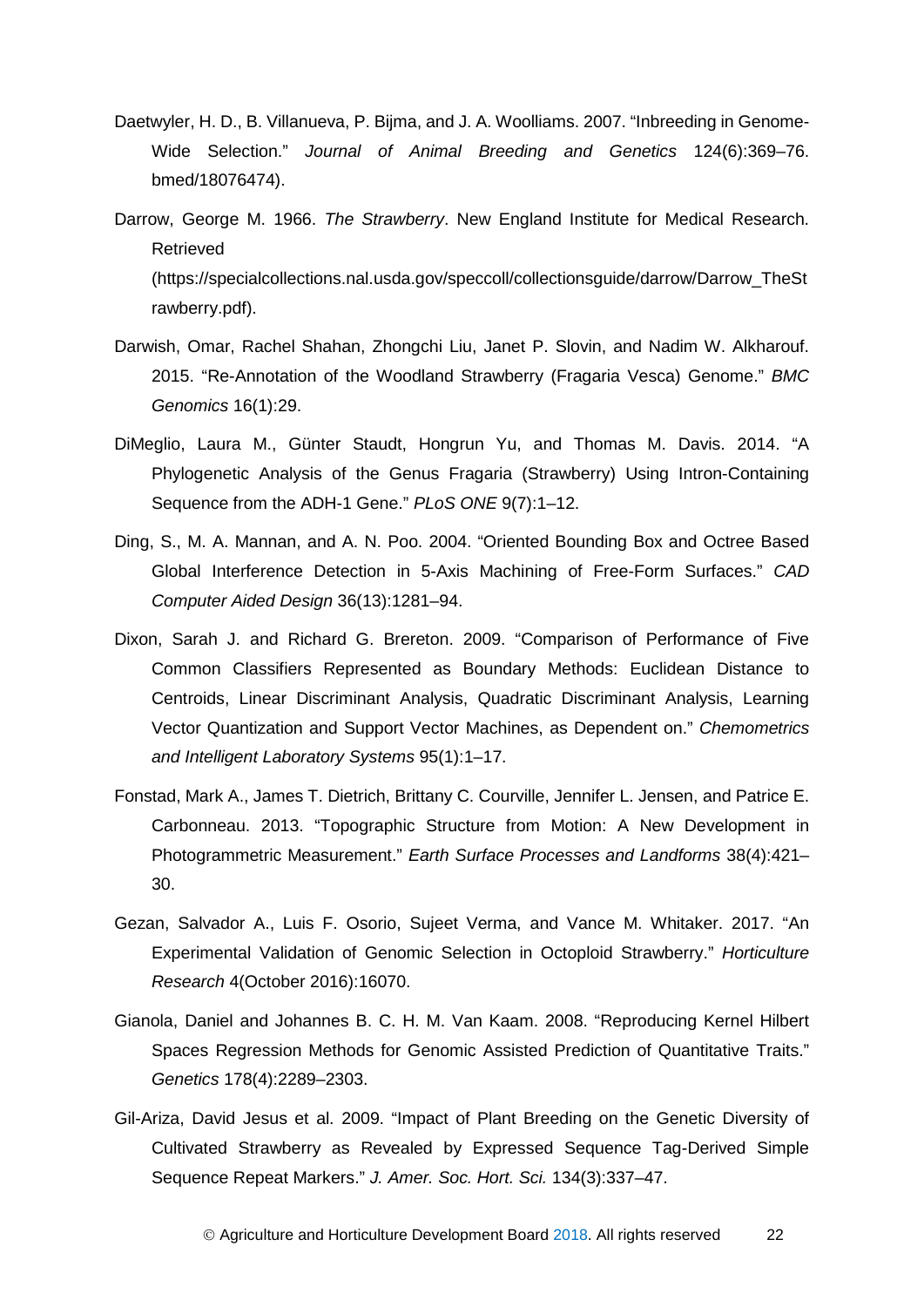- Hamner, Ben. 2012. "Metrics: Evaluation Metrics for Machine Learning. R Package Version  $0.1.1."$
- Hanhineva, K. 2011. "Recent Advances in Strawberry Metabolomics." *Genes, Genomes and Metabolomics.* Retrieved (http://www.weizmann.ac.il/plants/aharoni/PDFs/b1.pdf).
- Heffner, Elliot L., Mark E. Sorrells, and Jean-luc Jannink. 2009. "Genomic Selection for Crop Improvement." *Crop Science* 49(February):1–12.
- Hirakawa, Hideki et al. 2014. "Dissection of the Octoploid Strawberry Genome by Deep Sequencing of the Genomes of Fragaria Species." *DNA Research* 21(2):169–81.
- I-Kuei Lin, Lawrence. 1989. "A Concordance Correlation Coefficient to Evaluate Reproducibility." *BIOMETRICS* 45:255–68.
- Ichijima, K. 1926. "Cytological and Genetic Studies on Fragaria." *Genetics* 11(6):590–604.
- Illa, Eudald et al. 2011. "Comparative Analysis of Rosaceous Genomes and the Reconstruction of a Putative Ancestral Genome for the Family." *BMC Evolutionary Biology* 11(1):9.
- Invitrogen. 2008. "SequalPrep TM Normalization Plate (96) Kit." 1(May):4. Retrieved (https://tools.thermofisher.com/content/sfs/manuals/sequalprep\_platekit\_man.pdf).
- Kang, S. P., A. R. East, and F. J. Trujillo. 2008. "Colour Vision System Evaluation of Bicolour Fruit: A Case Study with 'B74' Mango." *Postharvest Biology and Technology* 49(1):77– 85.
- Karina Gallardo, R. et al. 2012. "An Investigation of Trait Prioritization in Rosaceous Fruit Breeding Programs." *HortScience* 47(6):771–76.
- Kazhdan, Michael, Matthew Bolitho, and Hugues Hoppe. 2006. "Poisson Surface Reconstruction." *Proceedings of the Symposium on Geometry Processing* 61–70.
- Knight, V. H., K. M. Evans, D. W. Simpson, and K. R. Tobutt. 2005. "Report on a Desktop Study to Investigate the Current World Resources in Rosaceous Fruit Breeding Programmes".

randd.defra.gov.uk/Document.aspx?Document=HH3817SX\_3360\_FRP.doc

- Liming, Xu and Zhao Yanchao. 2010. "Automated Strawberry Grading System Based on Image Processing." *Computers and Electronics in Agriculture* 71(SUPPL. 1):32–39.
- Määttä-Riihinen, Kaisu R., Afaf Kamal-Eldin, and A.Riitta Törrönen. 2004. "Identification and Quantification of Phenolic Compounds in Berries of Fragaria and Rubus Species (Family Rosaceae)." *Journal of Agricultural and Food Chemistry* 52(20):6178–87.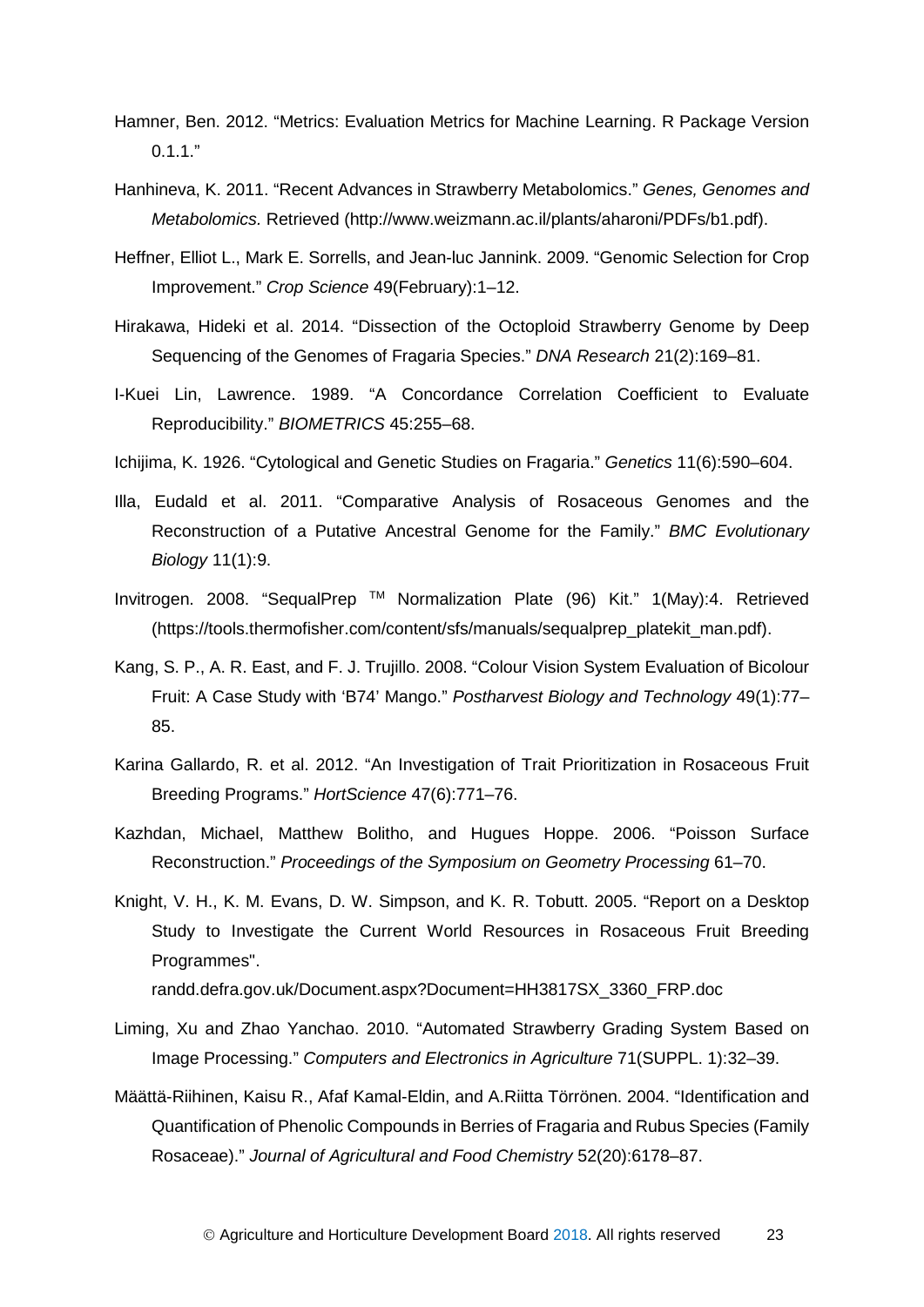- Mathey, Megan M. et al. 2013. "Large-Scale Standardized Phenotyping of Strawberry in RosBREED." *Journal of the AAmerican Pomological Society* 67(4):205–16.
- Mendoza, F. and J. M. Aguilera. 2004. "Application of Image Analysis for Classification of Ripening Bananas." *Food Engineering and Physical Properties* 69(9):E471–77.
- Meuwissen, T. H. E., B. J. Hayes, and M. E. Goddard. 2001. "Prediction of Total Genetic Value Using Genome-Wide Dense Marker Maps." *Genetics* 157(4):1819–29.
- Nagata, M., P. M. Bato, M. Mitarai, Cao Qixin, and T. Kitahara. 2000. "Study on Sorting System for Strawberry Using Machine Vision (Part 1). Development of Software for Determining the Direction of Strawberry (Akihime Variety)." *Journal of the Japanese Society of Agricultural Machinery* 62(1):100–110.
- Nehra, Narender S. et al. 1990. "Genetic Transformation of Strawberry by Agrobacterium Tumefaciens Using a Leaf Disk Regeneration System." *Plant Cell Reports* 9(6):293–98.
- Ogutu, Joseph O., Torben Schulz-Streeck, and Hans-Peter Piepho. 2012. "Genomic Selection Using Regularized Linear Regression Models: Ridge Regression, Lasso, Elastic Net and Their Extensions." *BMC Proceedings* 6(Suppl 2):S10.
- Paulus, Stefan, Jan Behmann, Anne Katrin Mahlein, Lutz Plümer, and Heiner Kuhlmann. 2014. "Low-Cost 3D Systems: Suitable Tools for Plant Phenotyping." *Sensors (Switzerland)* 14(2):3001–18.
- R Core Team. 2017. *R: A Language and Environment for Statistical Computing*.
- Rose, Johann C.hristian, Stefan Paulus, and Heiner Kuhlmann. 2015. "Accuracy Analysis of a Multi-View Stereo Approach for Phenotyping of Tomato Plants at the Organ Level." *Sensors (Basel, Switzerland)* 15(5):9651–65.
- Rusu, Radu Bogdan and S. Cousins. 2011. "3D Is Here: Point Cloud Library." *IEEE International Conference on Robotics and Automation* 1–4.
- Sargent, D. J. et al. 2015. "HaploSNP Affinities and Linkage Map Positions Illuminate Subgenome Composition in the Octoploid, Cultivated Strawberry (Fragaria x ananassa)." *Plant Science* 242:140–50.
- Schaart, Jan G., Trygve D. Kjellsen, Lisbeth Mehli, and Reidun Heggem. 2011. "Towards the Production of Genetically Modified Strawberries Which Are Acceptable to Consumers Towards the Production of Genetically Modified Strawberries Which Are Acceptable to Consumers." *Genes, Genomes and Genomics* (September 2016).
- Semagn, K., Å. Bjørnstad, and M. N. Ndjiondjop. 2006. "An Overview of Molecular Marker Methods for Plants." 5(25):2540–68.